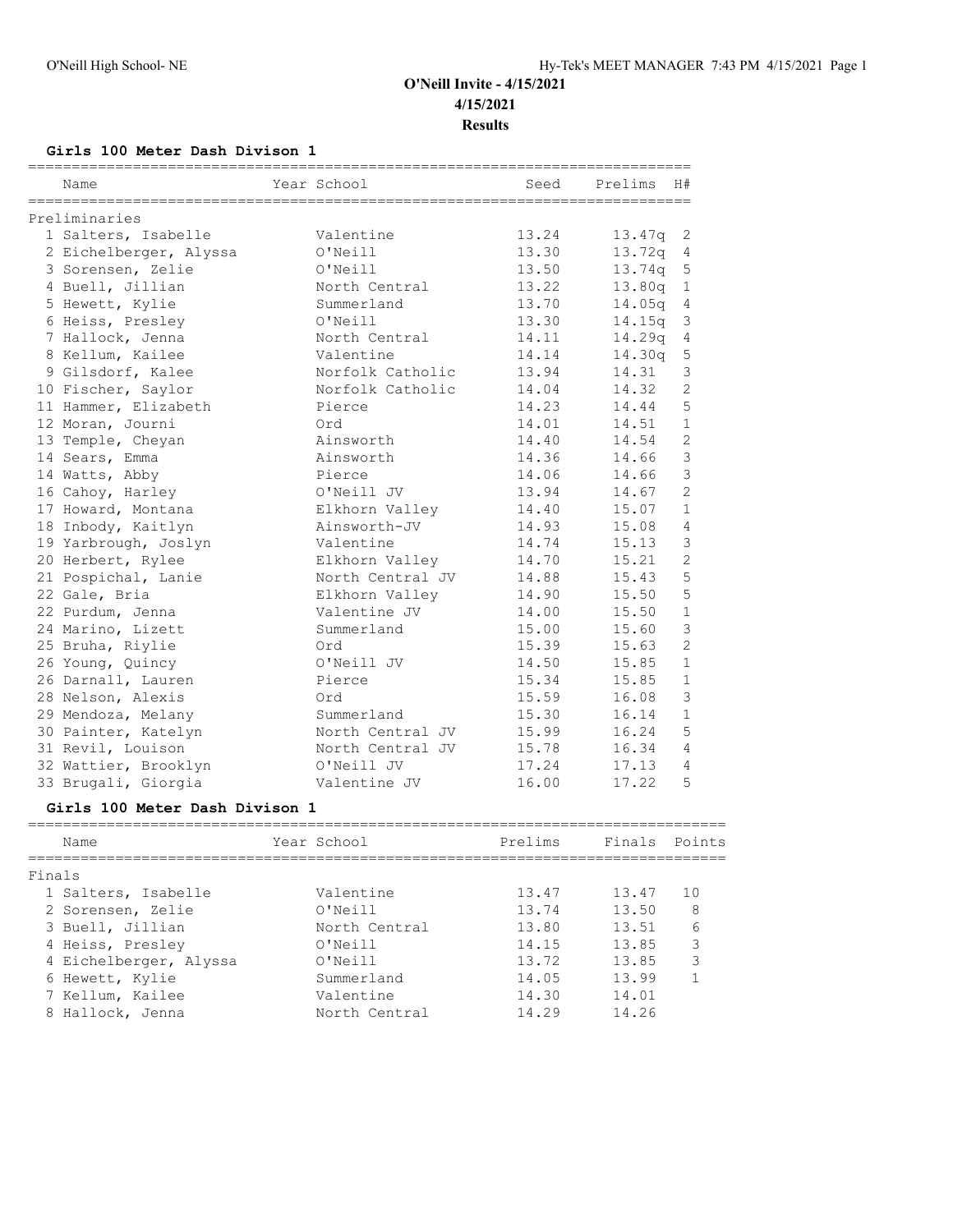## **Girls 200 Meter Dash Divison 1**

| Name<br>______________________       | Year School         | Seed    | Prelims | H#             |
|--------------------------------------|---------------------|---------|---------|----------------|
| Preliminaries                        |                     |         |         |                |
| 1 Salters, Isabelle                  | Valentine           | 26.74   | 28.16q  | 1              |
| 2 Sorensen, Zelie                    | O'Neill             | 27.34   | 28.67q  | 3              |
| 3 Eichelberger, Alyssa               | O'Neill             | 28.00   | 28.73q  | 4              |
| 4 Goochey, Cameryn                   | Ainsworth           | 29.44   | 28.80q  | $\mathbf 1$    |
| 5 Buell, Brooklyn                    | North Central       | 28.40   | 29.07q  | 4              |
| 6 Heiss, Presley                     | O'Neill             | 28.44   | 29.48q  | 3              |
| 7 Hewett, Kylie                      | Summerland          | 29.34   | 29.76q  | $\mathbf{1}$   |
| 8 Hammer, Elizabeth                  | Pierce              | 29.68   | 30.13q  | 3              |
| 9 Wilson, Kaidance                   | Ord                 | 29.56   | 30.80   | $\overline{2}$ |
| 10 Fischer, Saylor                   | Norfolk Catholic    | 29.14   | 30.93   | $\overline{2}$ |
| 11 Stephen, Allie                    | North Central       | 30.00   | 30.97   | 3              |
| 12 Watts, Abby                       | Pierce              | 30.33   | 31.03   | $\mathbf{1}$   |
| 13 Yosten, Avery                     | Norfolk Catholic JV | 29.94   | 31.18   | $\overline{4}$ |
| 14 Yarbrough, Joslyn                 | Valentine           | 30.64   | 31.24   | $\mathbf{1}$   |
| 15 Inbody, Kaitlyn                   | Ainsworth-JV        | 32.92   | 31.46   | $\overline{4}$ |
| 16 Howard, Montana                   | Elkhorn Valley      | 30.78   | 31.49   | $\overline{2}$ |
| 17 Pospichal, Lanie                  | North Central JV    | 33.07   | 31.89   | 3              |
| 18 Gale, Bria                        | Elkhorn Valley      | 33.20   | 32.07   | 2              |
| 19 Marino, Lizett                    | Summerland          | 33.00   | 33.07   | 4              |
| 20 Brandt, Layce                     | Elkhorn Valley      | 36.00   | 33.10   | 4              |
| 21 Anderson, Adisyn                  | North Central       | 30.00   | 33.29   | 4              |
| 22 Morgan, Sheyenne                  | North Central JV    | 34.16   | 33.44   | $\mathbf{1}$   |
| 23 Ferguson, Haylee                  | Pierce              | 34.40   | 34.47   | $\mathbf{1}$   |
| 24 Painter, Katelyn                  | North Central JV    | 35.49   | 34.71   | 3              |
| 25 Trejo, Madison                    | Ord                 | 38.60   | 36.90   | $\overline{4}$ |
| 26 Hoffman, Emma                     | Summerland          | 35.00   | 37.87   | 2              |
| 27 Veskerna, Rilynn                  | Ord                 | 38.90   | 39.31   | 3              |
| Girls 200 Meter Dash Divison 1       |                     |         |         |                |
| Name                                 | Year School         | Prelims | Finals  | Points         |
| Finals                               |                     |         |         |                |
| 1 Salters, Isabelle                  | Valentine           | 28.16   | 27.43   | 10             |
| 2 Sorensen, Zelie                    | O'Neill             | 28.67   | 27.90   | 8              |
| 3 Eichelberger, Alyssa               | O'Neill             | 28.73   | 28.33   | 6              |
| 4 Goochey, Cameryn                   | Ainsworth           | 28.80   | 28.53   | 4              |
| 5 Heiss, Presley                     | O'Neill             | 29.48   | 28.58   | 2              |
| 6 Buell, Brooklyn                    | North Central       | 29.07   | 29.04   | $\mathbf{1}$   |
| 7 Hewett, Kylie                      | Summerland          | 29.76   | 29.54   |                |
| 8 Hammer, Elizabeth                  | Pierce              | 30.13   | 30.59   |                |
| Girls 400 Meter Dash Divison 1       |                     |         |         |                |
| ============================<br>Name | Year School         | Seed    | Finals  | H# Points      |

| Name                | Year School      | Seed    | Finals  |    | H# Points      |
|---------------------|------------------|---------|---------|----|----------------|
| 1 Cheatum, Hadley   | Summerland       | 1:04.00 | 1:03.01 | 3. | 10             |
| 2 Gutshall, Blair   | O'Neill          | 1:03.24 | 1:04.31 |    | -8             |
| 3 Barnes, Aubrey    | Norfolk Catholic | 1:04.64 | 1:05.13 |    | -6             |
| 4 Marshall, Carly   | Norfolk Catholic | 1:04.24 | 1:05.34 |    | $\overline{4}$ |
| 5 Patterson, Alivia | Valentine        | 1:07.00 | 1:06.78 |    | $\mathcal{L}$  |
| 6 Raymond, Eden     | Ainsworth        | 1:10.00 | 1:07.23 |    |                |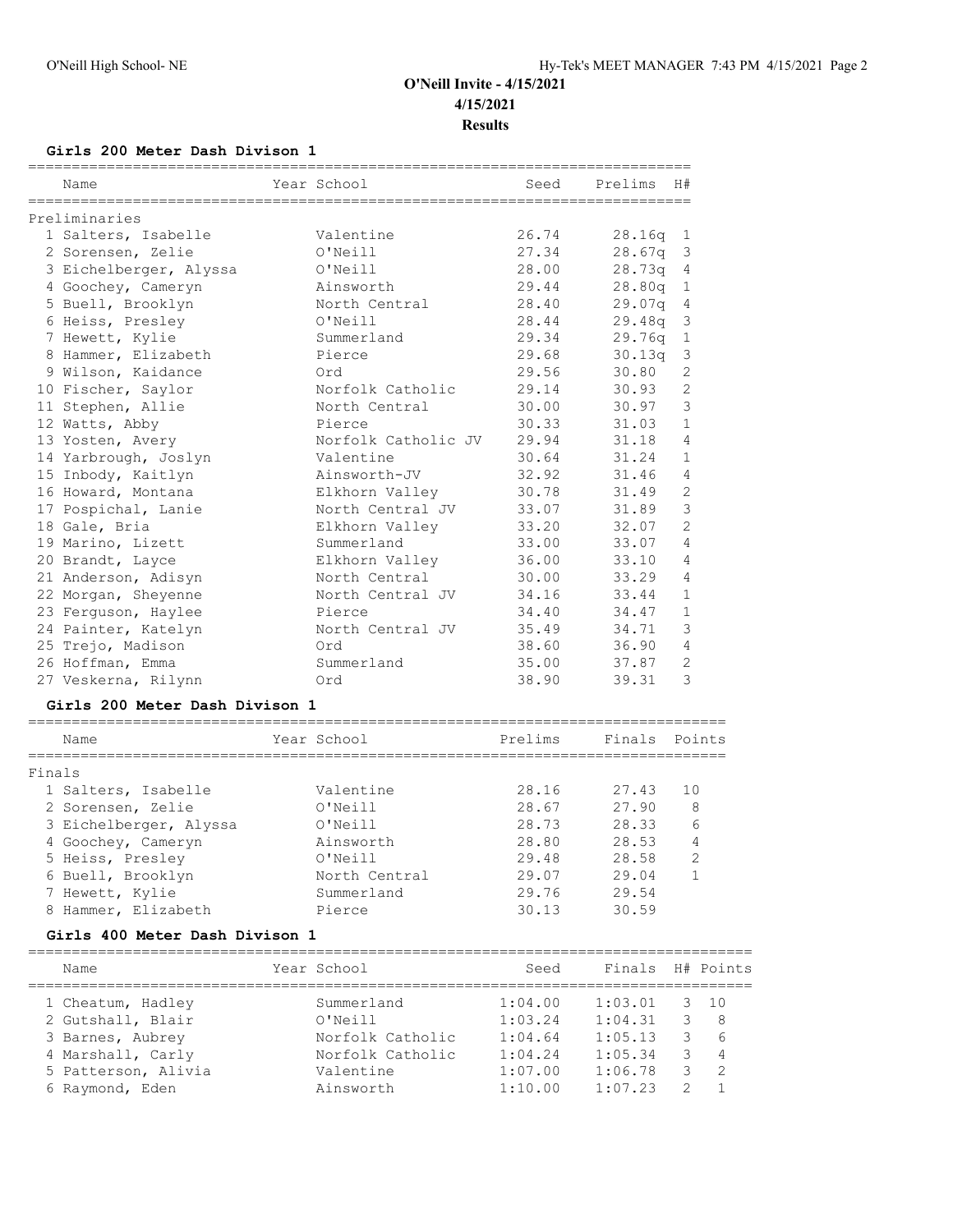## **....Girls 400 Meter Dash Divison 1**

| 7 Frick, Daisy        | North Central    | 1:09.29 | 1:07.62 | 3              |
|-----------------------|------------------|---------|---------|----------------|
| 8 Fisher, Maggie      | Ord              | 1:10.63 | 1:09.58 | $\overline{2}$ |
| 9 Mutum, Makenzie     | Elkhorn Valley   | 1:09.10 | 1:09.69 | 3              |
| 10 Theisen, Reagan    | Pierce           | 1:10.20 | 1:10.03 | 2              |
| 11 Lewis, Morgan      | North Central    |         | 1:11.09 | $\mathbf{1}$   |
| 12 Hilker, Autumn     | O'Neill          | 1:06.64 | 1:11.32 | 3              |
| 13 Thomsen, Shaylee   | Ord              | 1:11.50 | 1:12.32 | $\mathfrak{D}$ |
| 14 Craig, Piper       | Norfolk Catholic | 1:11.04 | 1:13.44 | $\overline{2}$ |
| 15 Young, Quincy      | O'Neill JV       | 1:12.00 | 1:15.55 | $\overline{2}$ |
| 16 Klein, Koryn       | Ord              | 1:14.48 | 1:16.11 | 2              |
| 17 Ferquson, Haylee   | Pierce           | 1:17.08 | 1:17.36 | $\mathbf{1}$   |
| 18 Sporleder, Addison | Pierce           | 1:19.24 | 1:18.14 | $\mathbf{1}$   |
| 19 Mendoza, Olga      | Summerland       | 1:18.00 | 1:21.07 | $\mathbf{1}$   |
| 20 Welch, Jaiden      | Valentine        | 1:20.00 | 1:27.00 | $\mathbf{1}$   |
| 21 Hoffman, Emma      | Summerland       | 1:20.00 | 1:30.44 | 1              |

#### **Girls 800 Meter Run Divison 1**

================================================================================

| Name                  | Year School                 | Seed                | Finals  | Points         |
|-----------------------|-----------------------------|---------------------|---------|----------------|
| 1 Schluns, Meg        | $O'$ Neill                  | 2:30.20             | 2:32.92 | 10             |
| 2 Cheatum, Hadley     | Summerland                  | 2:39.00             | 2:34.03 | 8              |
| 3 Beel, Katrina       | Ainsworth                   | 2:43.63             | 2:41.41 | 6              |
| 4 Jacobs, Abby        | Ord                         | 2:46.97             | 2:42.39 | 4              |
| 5 Miller, Morgan      | Norfolk Catholic            | 2:45.04             | 2:42.82 | $\overline{2}$ |
| 6 Penne, Kennedy      | Elkhorn Valley              | 2:41.10             | 2:45.79 | $\mathbf{1}$   |
| 7 Frick, Daisy        | North Central               | 2:43.80             | 2:46.85 |                |
| 8 Kann, CC            | Norfolk Catholic            | 2:47.84             | 2:48.14 |                |
| 9 Barthel, Tessa      | Ainsworth                   | 2:50.90             | 2:50.74 |                |
| 10 Whited, Piper      | Ord                         | 2:58.78             | 2:51.12 |                |
| 11 Teel, Riley        | North Central               | 2:50.00             | 2:53.39 |                |
| 12 Faltys, Emily      | Norfolk Catholic            | 2:47.84             | 2:54.09 |                |
| 13 Dougherty, Ellie   | Summerland                  | 3:07.47             | 3:16.13 |                |
| 14 Sporleder, Addison | Pierce                      | 3:24.49             | 3:19.20 |                |
| 15 Boes, Lindsey      | Valentine                   | 3:13.00             | 3:21.97 |                |
| 16 Boswell, Elizabeth | Norfolk Catholic JV 3:45.00 |                     | 3:39.29 |                |
| 17 Cole, Alison       | Ainsworth-JV                | $3:40.89$ $3:43.57$ |         |                |
| 18 Gregory, Jace      | O'Neill                     | 3:45.00             | 3:51.14 |                |

## **Girls 1600 Meter Run Divison 1**

| Name                  | Year School      | Seed    | Finals  | Points |
|-----------------------|------------------|---------|---------|--------|
|                       |                  |         |         |        |
| 1 Severance, Kloe     | Ord              | 5:51.09 | 5:48.82 | 10     |
| 2 Beel, CeeAnna       | Ainsworth        | 5:54.54 | 5:54.95 | 8      |
| 3 Kerrigan, Katherine | Ainsworth        | 6:00.00 | 6:09.77 | 6      |
| 4 Taylor, Keira       | North Central    | 6:30.00 | 6:09.78 | 3      |
| 4 Cargill, Delaney    | Ord              | 6:23.21 | 6:09.78 | 3      |
| 6 Kann, CC            | Norfolk Catholic | 6:20.24 | 6:20.37 |        |
| 7 Beel, Moriah        | Ainsworth        | 6:15.00 | 6:25.51 |        |
| 8 Warner, Macy        | Ord              | 6:30.71 | 6:29.67 |        |
| 9 Corkle, Annie       | O'Neill          | 6:27.50 | 6:33.84 |        |
| 10 Palmer, Bailee     | North Central    | 6:27.60 | 6:34.09 |        |
| 11 Larson, Joslynn    | Elkhorn Valley   | 6:40.67 | 6:38.61 |        |
| 12 Aschoff, Jordan    | Norfolk Catholic | 6:37.34 | 6:43.04 |        |
|                       |                  |         |         |        |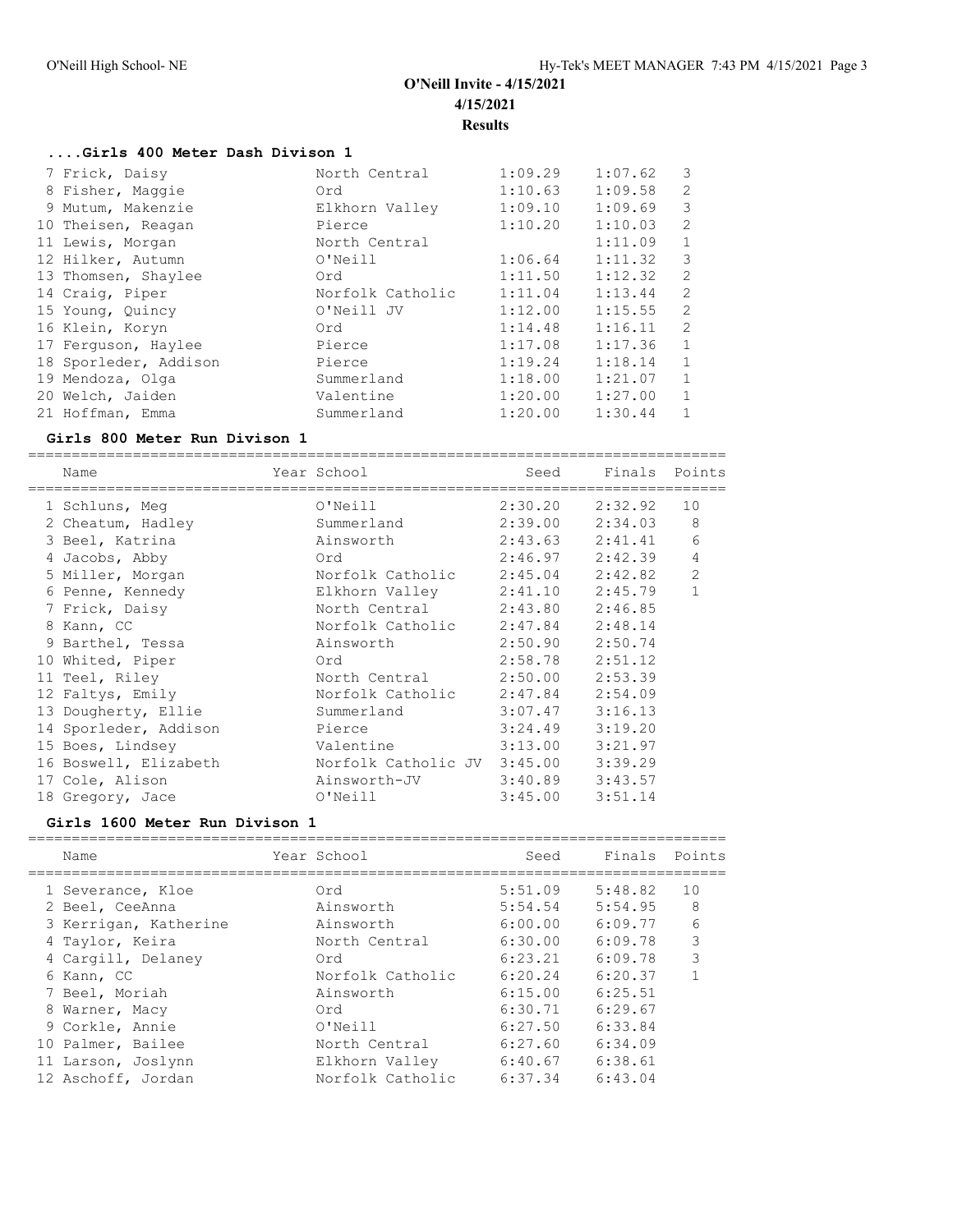## **....Girls 1600 Meter Run Divison 1**

| 13 Teel, Riley        | North Central       | 6:55.22 | 6:53.38 |
|-----------------------|---------------------|---------|---------|
| 14 Wickersham, Kaci   | Summerland          | 6:51.00 | 6:57.37 |
| 15 Wilkins, Libby     | Ainsworth-JV        | 7:12.58 | 7:07.10 |
| 16 Kester, Aislynn    | Summerland          | 7:10.00 | 7:15.13 |
| 17 Harper, Delilah    | Elkhorn Valley      | 7:11.00 | 7:16.60 |
| 18 Welke, Kiersten    | O'Neill             | 6:55.50 | 7:22.70 |
| 19 Higbee, Kylie      | Ainsworth-JV        | 7:38.77 | 7:24.81 |
| 20 Long, Lexi         | Valentine           | 7:22.00 | 7:30.05 |
| 21 Long, Maryssa      | Summerland          | 7:20.00 | 7:31.12 |
| 22 Boswell, Elizabeth | Norfolk Catholic JV | 8:28.13 | 8:03.97 |

#### **Girls 3200 Meter Run Divison 1**

================================================================================

| Name                  | Year School      | Seed     | Finals   | Points         |
|-----------------------|------------------|----------|----------|----------------|
| 1 Beel, CeeAnna       | Ainsworth        | 13:19.00 | 12:41.94 | 10             |
| 2 Kerrigan, Katherine | Ainsworth        | 13:19.17 | 12:53.27 | 8              |
| 3 Dickau, Ashley      | O'Neill          | 13:53.26 | 13:10.29 | 6              |
| 4 Ost, Mariah         | North Central    | 14:00.00 | 13:31.51 | 4              |
| 5 Larson, Joslynn     | Elkhorn Valley   | 13:49.00 | 13:38.49 | $\overline{2}$ |
| 6 Warner, Macy        | Ord              | 13:58.71 | 13:52.01 |                |
| 7 Aschoff, Jordan     | Norfolk Catholic | 15:51.34 | 14:21.72 |                |
| 8 Furstenau, Anneka   | Elkhorn Valley   | 15:11.40 | 14:53.20 |                |
| 9 Higbee, Kylie       | Ainsworth-JV     | 16:15.00 | 15:33.29 |                |
| 10 Sedlacek, Ally     | O'Neill          | 15:44.90 | 15:50.10 |                |
| 11 Maunu, Grace       | Valentine        | 16:39.00 | 15:53.31 |                |
| 12 Arens, Maren       | Ainsworth-JV     | 16:30.00 | 16:24.44 |                |
| 13 Cole, Alison       | Ainsworth-JV     | 17:00.00 | 17:38.56 |                |

## **Girls 100 Meter Hurdles Divison 1**

| Name                  | Year School      | Seed  | Prelims    | H#             |
|-----------------------|------------------|-------|------------|----------------|
| Preliminaries         |                  |       |            |                |
| 1 Gutshall, Blair     | O'Neill          | 15.80 | $17.49q$ 1 |                |
| 2 McGinley, Becca     | Valentine        | 16.94 | 17.66q 2   |                |
| 3 Deden, Britta       | Ord              | 17.11 | $17.75q$ 3 |                |
| 4 Cosgrove, Allie     | North Central    | 19.05 | 19.03q     | $\mathbf{1}$   |
| 5 Stutzman, Dakota    | Ainsworth        | 17.77 | $19.24q$ 3 |                |
| 6 Koehler, Zori       | O'Neill          | 19.80 | $19.53q$ 2 |                |
| 7 Fisbeck, Renee      | Valentine        | 19.24 | 19.59q     | $\overline{3}$ |
| 8 Lewis, Morgan       | North Central    | 20.18 | 19.60a     | $\mathcal{S}$  |
| 9 Wilcox, Brooke      | Elkhorn Valley   | 19.20 | 20.08      | $\overline{2}$ |
| 10 Wenig, Kaylee      | Valentine JV     | 19.84 | 20.13      | $1\,$          |
| 11 Hinrichs, Jocelyn  | Ord              | 19.41 | 20.29      | 3              |
| 12 Herbert, Rylee     | Elkhorn Valley   | 19.10 | 20.53      | $\mathbf 1$    |
| 13 Barr, Katie        | Norfolk Catholic | 21.24 | 21.05      | 3              |
| 14 Wilson, Hope       | O'Neill JV       | 20.10 | 21.34      | $\overline{c}$ |
| 15 Wilson, Sophie     | Ainsworth-JV     | 23.00 | 21.91      | $1\,$          |
| 16 Aguilar, Giovanna  | O'Neill JV       | 21.54 | 22.17      | $\overline{2}$ |
| 17 Mack, Caitylnn     | Valentine JV     |       | 22.41      | $\mathbf{1}$   |
| 18 Robertson, Preslie | O'Neill          | 20.00 | 23.41      | $1\,$          |
| -- Blume, Ariana      | Valentine        | 18.00 | DO.        | $\overline{c}$ |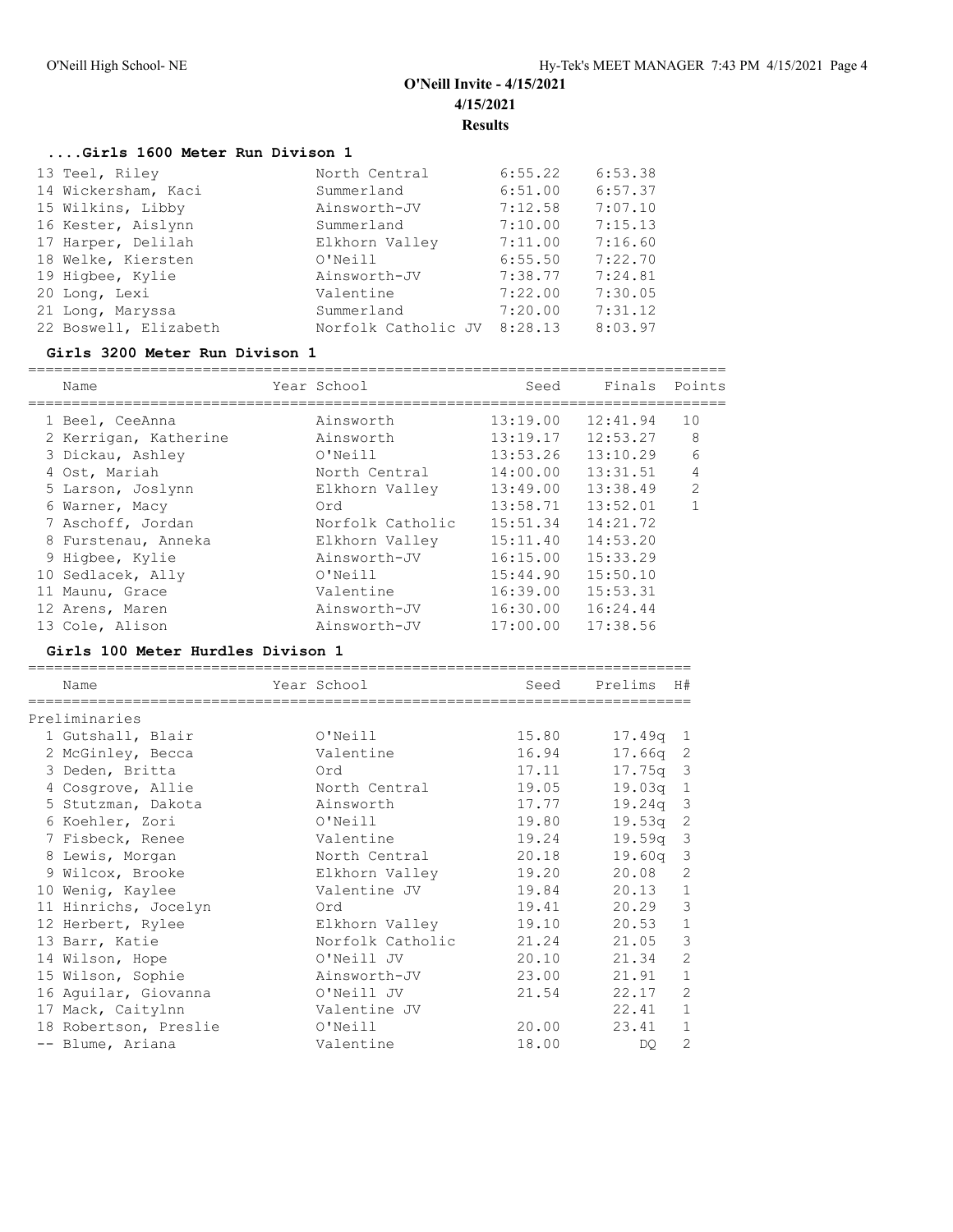#### **Girls 100 Meter Hurdles Divison 1**

| Year School   | Prelims | Finals | Points |
|---------------|---------|--------|--------|
|               |         |        |        |
| Ord           | 17.75   | 16.67  | 10     |
| O'Neill       | 17.49   | 17.11  | 8      |
| Valentine     | 17.66   | 17.65  | 6      |
| Ainsworth     | 19.24   | 18.06  | 4      |
| North Central | 19.03   | 18.49  | 2      |
| O'Neill       | 19.53   | 18.99  |        |
| Valentine     | 19.59   | 19.27  |        |
| North Central | 19.60   | 20.39  |        |
|               |         |        |        |

#### **Girls 300 Meter Hurdles Divison 1**

=================================================================================== Name The Year School Seed Finals H# Points =================================================================================== 1 Marshall, Carly Norfolk Catholic 48.24 48.80 3 10 2 Deden, Britta Ord 50.27 48.97 3 8 3 Temple, Cheyan Ainsworth 58.00 53.39 2 6 4 Black, Carney Elkhorn Valley 53.00 53.51 3 4 5 Stutzman, Dakota Ainsworth 57.42 53.92 2 2 6 Cosgrove, Allie North Central 56.41 54.05 2 1 7 Koehler, Zori O'Neill 55.84 54.86 3 8 Wilcox, Brooke Elkhorn Valley 56.00 55.96 3 9 Hinrichs, Jocelyn Ord 54.82 56.24 3 10 Cahoy, Harley O'Neill JV 56.07 56.32 2 11 Lewis, Morgan **North Central** 57.98 56.51 2 12 McGinley, Becca Valentine 56.34 57.73 2 13 Hallock, Jenna North Central 57.65 57.93 2 14 Fisbeck, Renee Valentine 55.14 58.67 3 15 Mack, Caitylnn Valentine JV 1:00.59 1 16 Blume, Ariana Valentine 56.00 1:01.32 3 17 Robertson, Preslie O'Neill 59.94 1:01.92 1 18 Aguilar, Giovanna O'Neill JV 1:01.84 1:04.30 1 19 Barr, Katie Norfolk Catholic 58.34 1:04.66 1 20 Wilson, Hope O'Neill JV 59.00 1:04.89 1 21 Purdum, Jenna Valentine JV 57.04 1:05.00 2

#### **Girls 4x100 Meter Relay Divison 1**

| School                                                | Seed                  | Finals H# Points |   |      |
|-------------------------------------------------------|-----------------------|------------------|---|------|
| 1 O'Neill 'A'                                         | 51.70                 | 52.96            |   | 2 10 |
| 1) Eichelberger, Alyssa                               | 2) Gutshall, Blair    |                  |   |      |
| 3) Schluns, Meq                                       | 4) Young, Lauren      |                  |   |      |
| 2 Norfolk Catholic 'A'                                | 53.24                 | 54.32            | 2 | -8   |
| 1) Gilsdorf, Kalee                                    | 2) Brungardt, Allison |                  |   |      |
| 3) Marshall, Carly                                    | 4) Barnes, Aubrey     |                  |   |      |
| 3 North Central 'A'                                   | 53.54                 | 54.55            | 2 | 6    |
| 1) Buell, Jillian                                     | 2) Hallock, Jenna     |                  |   |      |
| 3) Buell, Brooklyn                                    | 4) Stephen, Allie     |                  |   |      |
| 4 Valentine 'A'                                       | 55.84                 | 54.66            | 2 |      |
| 1) Salters, Isabelle                                  | 2) McGinley, Becca    |                  |   |      |
| 3) Patterson, Alivia                                  | 4) Kellum, Kailee     |                  |   |      |
| 5 Ainsworth<br>$\mathsf{I}$ $\mathsf{A}$ $\mathsf{I}$ | 54.10                 | 55.12            |   |      |
|                                                       |                       |                  |   |      |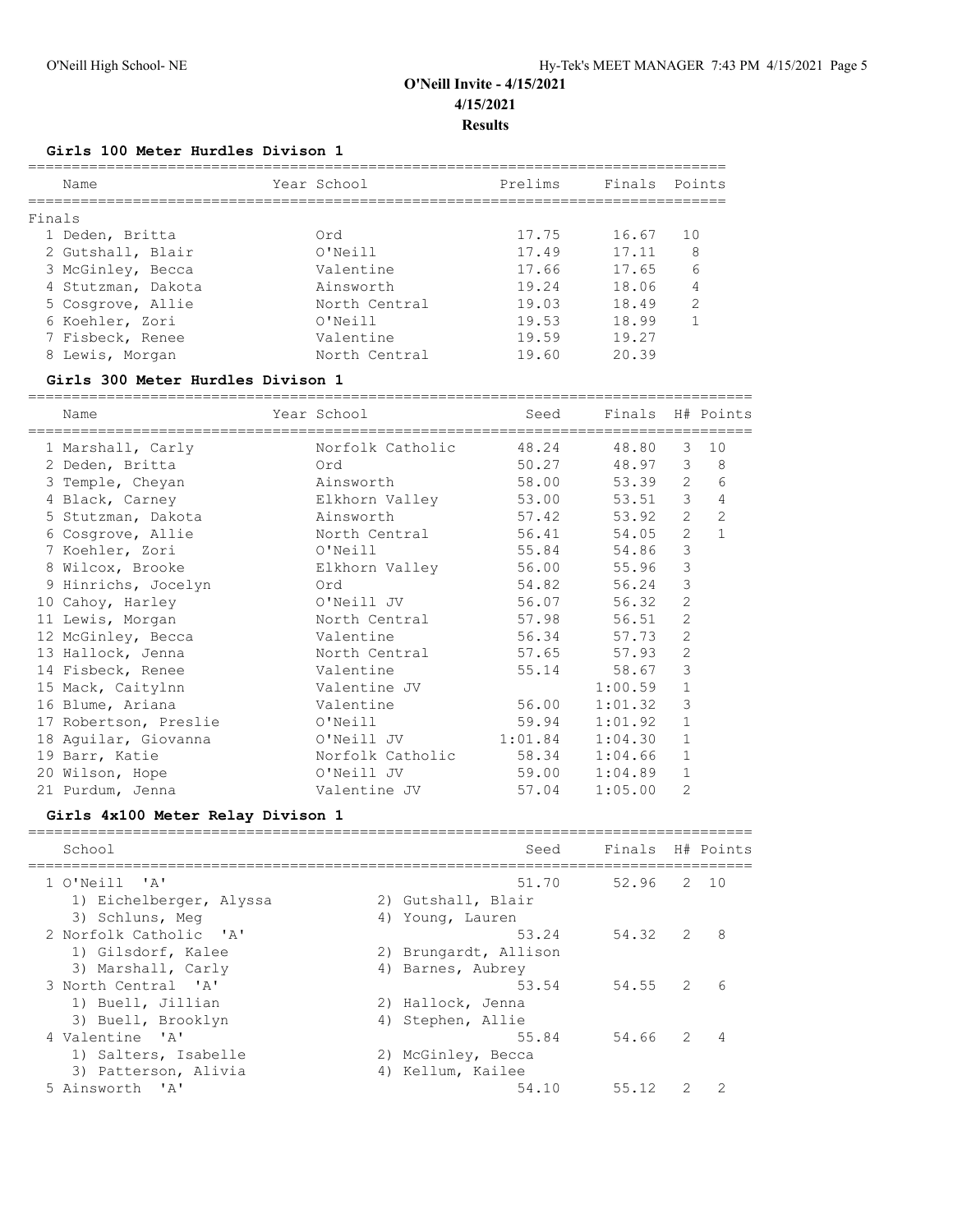#### **....Girls 4x100 Meter Relay Divison 1**

| 1) Raymond, Eden     | 2) Temple, Cheyan   |         |              |             |
|----------------------|---------------------|---------|--------------|-------------|
| 3) Goochey, Cameryn  | 4) Goochey, Madelyn |         |              |             |
| 6 Ord 'A'            | 54.74               | 55.43   |              | $2 \quad 1$ |
| 1) Wilson, Kaidance  | 2) Moran, Journi    |         |              |             |
| 3) Reilly, Marin     | 4) Deden, Britta    |         |              |             |
| 7 Pierce 'A'         | 57.40               | 57.26   | 1            |             |
| 1) Hammer, Elizabeth | 2) Watts, Abby      |         |              |             |
| 3) Blecher, Morgan   | 4) Theisen, Reagan  |         |              |             |
| 8 Summerland 'A'     | 58.90               | 58.02   | $\mathbf{1}$ |             |
| 1) Mendoza, Melany   | 2) Nordby, Emily    |         |              |             |
| 3) Mlnarik, Adyson   | 4) Hewett, Kylie    |         |              |             |
| 9 Elkhorn Valley 'A' | 56.10               | 58.31   | 2            |             |
| 1) Gale, Bria        | 2) Herbert, Rylee   |         |              |             |
| 3) Mutum, Makenzie   | 4) Howard, Montana  |         |              |             |
| 10 Valentine JV 'A'  |                     | 1:03.86 | $\mathbf{1}$ |             |
| 1) Purdum, Jenna     | 2) Mack, Caitylnn   |         |              |             |
| 3) Wenig, Kaylee     | 4) Mosner, Finley   |         |              |             |
|                      |                     |         |              |             |

### **Girls 4x400 Meter Relay Divison 1**

================================================================================ School Seed Finals Points ================================================================================ 1 O'Neill 'A' 4:23.30 4:26.74 10 1) Schluns, Meg 2) Eichelberger, Alyssa 3) Hilker, Autumn 4) Gutshall, Blair 2 Ord 'A' 4:35.93 4:36.51 8 1) Deden, Britta 2) Cargill, Delaney 3) Wilson, Kaidance (4) Severance, Kloe 3 Norfolk Catholic 'A' 4:29.04 4:36.66 6 1) Barnes, Aubrey 2) Brungardt, Allison 3) Faltys, Emily 1988 (4) Marshall, Carly 4 Ainsworth 'A' 4:46.69 4:40.03 4 1) Beel, Katrina 2) Flynn, Maia 3) Raymond, Eden 1988 (4) Goochey, Cameryn 5 Valentine 'A' 4:40.00 4:46.37 2 1) Fisbeck, Renee 2) Robison, Delaney 3) Patterson, Alivia (4) Monroe, Malika 6 Elkhorn Valley 'A' 4:39.50 4:52.76 1 1) Mosel, Kenzie 2) Wilcox, Brooke 3) Penne, Kennedy (4) Black, Carney 7 Summerland 'A' 5:30.00 5:24.95 1) Kester, Aislynn 2) Mlnarik, Adyson 3) Dougherty, Ellie (4) Long, Maryssa

#### **Girls 4x800 Meter Relay Divison 1**

| School                                 | Seed                                | Finals Points            |     |
|----------------------------------------|-------------------------------------|--------------------------|-----|
| 1 Ord 'A'<br>1) Severance, Kloe        | 2) Cargill, Delaney                 | $10:45.07$ $10:46.05$ 10 |     |
| 3) Jacobs, Abby<br>2 North Central 'A' | 4) Vancura, Lexi                    | $11:17.10$ $10:59.85$    | - 8 |
| 1) Teel, Riley<br>3) Ost, Mariah       | 2) Taylor, Keira<br>4) Frick, Daisy |                          |     |
| 3 Elkhorn Valley 'A'                   |                                     | $11:09.10$ $11:05.77$    | 6   |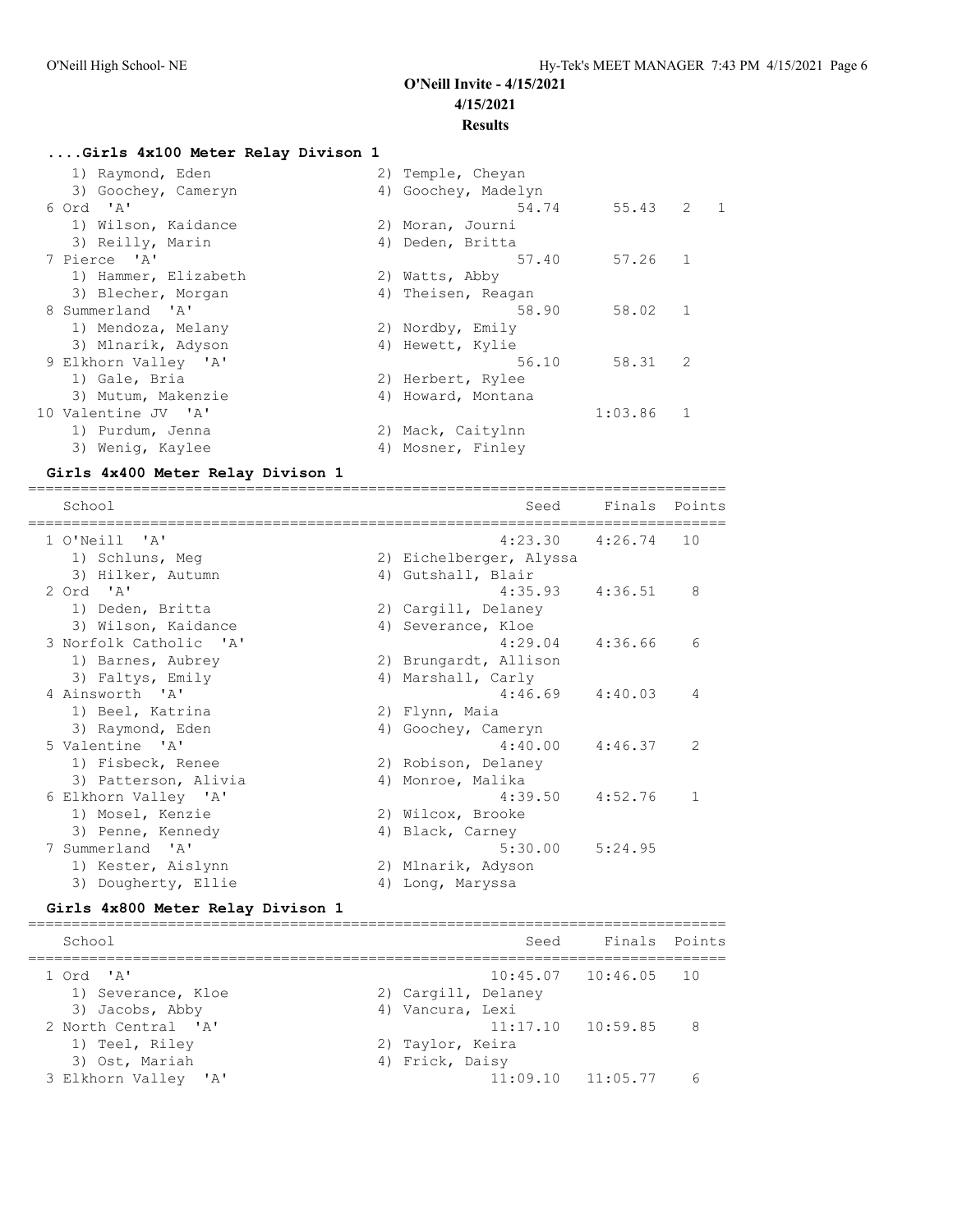## **....Girls 4x800 Meter Relay Divison 1**

| 1) Penne, Kennedy           | 2) Mosel, Kenzie           |
|-----------------------------|----------------------------|
| 3) Black, Carney            | 4) Mutum, Makenzie         |
| 4 Norfolk Catholic 'A'      | $11:30.40$ $11:12.98$<br>4 |
| 1) Fischer, Charli          | 2) Kann, CC                |
| 3) Miller, Morgan           | 4) Faltys, Emily           |
| 5 Ainsworth 'A'             | $11:25.32$ $11:24.57$ 2    |
| 1) Beel, Katrina            | 2) Beel, Moriah            |
| 3) Barthel, Tessa           | 4) Kerrigan, Katherine     |
| 6 Summerland 'A'            | $11:30.00$ $11:35.86$      |
| 1) Wickersham, Kaci         | 2) Mlnarik, Adyson         |
| 3) Waqner, Brenna           | 4) Cheatum, Hadley         |
| 7 O'Neill 'A'               | $12:46.20$ $12:22.53$      |
| 1) Cayax Dominquez, Yoselin | 2) Corkle, Annie           |
| 3) Dickau, Ashley           | 4) Morrow, Schuylar        |

### **Girls High Jump Divison 1**

=================================================================================== Name The Year School Seed Finals H# Points ===================================================================================

| 1 Kellum, Kailee      | Valentine        | $4 - 11.00$ | $5 - 00.00$  | 2              | 10           |
|-----------------------|------------------|-------------|--------------|----------------|--------------|
| 2 Wilson, Kaidance    | Ord              | $4 - 08.00$ | 4-09.00      | 2              | 8            |
| 3 Mutum, Makenzie     | Elkhorn Valley   | $4 - 10.00$ | $4 - 08.00$  | 2              | 6            |
| 4 Pischel, Ashley     | O'Neill          | $4 - 06.00$ | J4-06.00     | 2              | 3            |
| 5 Peitz, Tiffani      | Norfolk Catholic | $4 - 10.00$ | $J4 - 06.00$ | $\overline{2}$ | 3            |
| 6 Temple, Cheyan      | Ainsworth        | $4 - 08.00$ | $J4 - 06.00$ | $\overline{2}$ | $\mathbf{1}$ |
| 7 Miller, Taylor      | Pierce           | $4 - 04.00$ | $J4 - 06.00$ | $\overline{2}$ |              |
| 8 Stutzman, Dakota    | Ainsworth        | $4 - 04.00$ | $4 - 04.00$  | 2              |              |
| 8 Patterson, Alivia   | Valentine        | $4 - 02.00$ | $4 - 04.00$  | $\mathbf{1}$   |              |
| 10 Furstenau, Anneka  | Elkhorn Valley   | $4 - 04.00$ | $4 - 02.00$  | $\overline{2}$ |              |
| 10 Craig, Piper       | Norfolk Catholic | $4 - 06.00$ | $4 - 02.00$  | 2              |              |
| 10 Wilson, Sophie     | Ainsworth-JV     | $4 - 02.00$ | $4 - 02.00$  | $\overline{2}$ |              |
| 10 Wilkins, Libby     | Ainsworth-JV     | $4 - 02.00$ | $4 - 02.00$  | $\mathbf{1}$   |              |
| 10 Hilker, Autumn     | O'Neill          | $4 - 06.00$ | $4 - 02.00$  | $\mathfrak{D}$ |              |
| 15 Nelson, Alexis     | Ord              | $3 - 10.00$ | $4 - 00.00$  | $\mathbf{1}$   |              |
| 15 Young, Quincy      | O'Neill JV       | $4 - 02.00$ | $4 - 00.00$  | 2              |              |
| 15 Wilson, Hope       | O'Neill JV       | $4 - 02.00$ | $4 - 00.00$  | $\mathfrak{D}$ |              |
| -- Owens, Bethany     | O'Neill JV       | $4 - 00.00$ | NH           | $\mathbf{1}$   |              |
| -- Sonnenfelt, Sierra | Pierce           | $4 - 02.00$ | NH           | $\overline{2}$ |              |

## **Girls Pole Vault Divison 1**

| Name               | Year School    | Seed        | Finals         |                | H# Points |
|--------------------|----------------|-------------|----------------|----------------|-----------|
|                    |                |             |                |                |           |
| 1 Buell, Brooklyn  | North Central  | $9 - 06.00$ | $9 - 08.00$    | 2              | 10        |
| 2 Sorensen, Zelie  | O'Neill        | $9 - 02.00$ | $8 - 0.8$ , 00 | 2              | 8         |
| 3 Richards, Emma   | Valentine      | $7 - 06.00$ | $J7 - 08.00$   | $\overline{2}$ | 6         |
| 4 Flynn, Maia      | Ainsworth      | $9 - 00.00$ | $J7 - 08.00$   | 2              | 2.33      |
| 5 Pischel, Ashley  | O'Neill        | $7 - 06.00$ | $J7 - 08.00$   | 2              | 2.33      |
| 6 Robison, Delaney | Valentine      | $7 - 06.00$ | $J7 - 08.00$   | 2              | 2.33      |
| 7 Pozehl, Mila     | Ainsworth      | $7 - 00.00$ | $7 - 02.00$    | 2              |           |
| 8 Whited, Piper    | Ord            | $7 - 00.00$ | $6 - 08.00$    | 2              |           |
| 8 Barthel, Terrin  | Ainsworth      | $7 - 00.00$ | $6 - 08.00$    | 2              |           |
| 8 Inbody, Kaitlyn  | Ainsworth-JV   | $7 - 00.00$ | $6 - 08.00$    | 2              |           |
| 8 Herbert, Rylee   | Elkhorn Valley | $7 - 00.00$ | $6 - 08.00$    | 2              |           |
| 12 Wenig, Kaylee   | Valentine JV   | $7 - 00.00$ | $6 - 02.00$    |                |           |
|                    |                |             |                |                |           |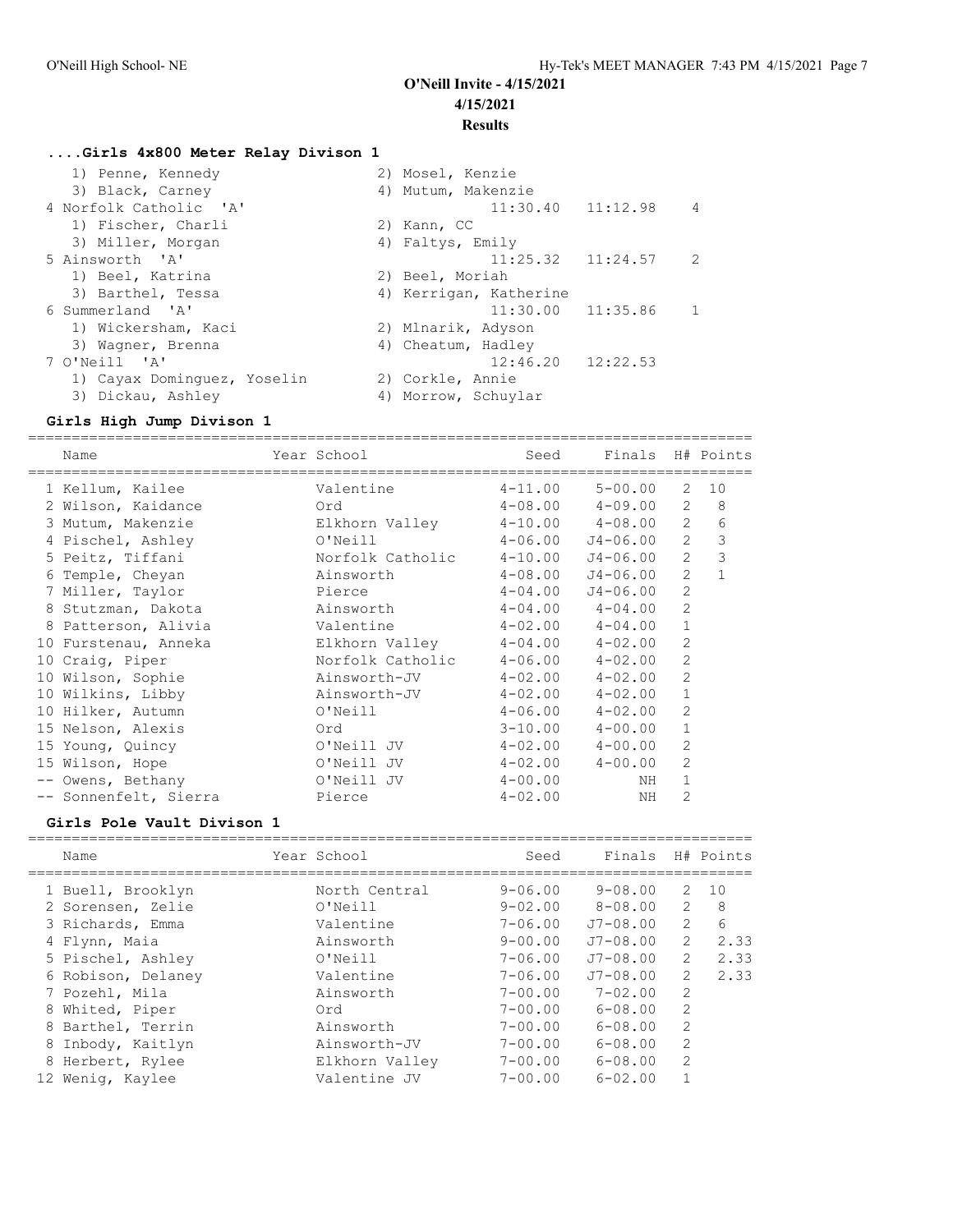## **....Girls Pole Vault Divison 1**

| 12 Erhardt, Morgan   | Summerland          |             | $6 - 02.00$ | 1            |
|----------------------|---------------------|-------------|-------------|--------------|
| 12 Hanson, Madelyn   | Pierce              | $6 - 00.00$ | $6 - 02.00$ | 1            |
| 12 Gilsdorf, Kalee   | Norfolk Catholic    | $7 - 00.00$ | $6 - 02.00$ | 2            |
| 12 Faltys, Emily     | Norfolk Catholic    | $7 - 06.00$ | $6 - 02.00$ | 2            |
| 12 Koch, Grace       | Norfolk Catholic JV | $6 - 00.00$ | $6 - 02.00$ | $\mathbf{1}$ |
| 12 Mrsny, Josy       | Norfolk Catholic    | $7 - 06.00$ | $6 - 02.00$ | 2            |
| -- Furstenau, Anneka | Elkhorn Valley      | $6 - 06.00$ | NΗ          |              |
| -- Brandt, Layce     | Elkhorn Valley      | $5 - 06.00$ | NН          | $\mathbf{1}$ |
| -- Fox, Brookelyn    | Ord                 | $7 - 00.00$ | NH          | 2            |
|                      |                     |             |             |              |

## **Girls Long Jump Divison 1**

| Name                  | Year School      | Seed              | Finals       |                | H# Points      |
|-----------------------|------------------|-------------------|--------------|----------------|----------------|
| 1 Young, Lauren       | O'Neill          | $16 - 06.00$      | $16 - 03.25$ | 4              | 10             |
| 2 Schluns, Meg        | O'Neill          | $17 - 01.50$      | $16 - 00.50$ | $\overline{4}$ | 8              |
| 3 Salters, Isabelle   | Valentine        | $16 - 03.00$      | $14 - 11.50$ | $\overline{4}$ | 6              |
| 4 Kellum, Kailee      | Valentine        | $16 - 00.00$      | $14 - 08.75$ | 4              | 4              |
| 5 Vancura, Lexi       | Ord              | $14 - 06.75$      | $14 - 04.25$ | 3              | $\overline{c}$ |
| 6 Smith, Tatelyn      | North Central    | $14 - 07.00$      | $14 - 02.75$ | $\overline{4}$ | $\mathbf{1}$   |
| 7 Sears, Emma         | Ainsworth        | 13-11.75 14-01.50 |              | $\mathfrak{Z}$ |                |
| 8 Moran, Journi       | Ord              | $14 - 08.00$      | $14 - 01.25$ | $\overline{4}$ |                |
| 9 Blecher, Morgan     | Pierce           | $15 - 07.00$      | $13 - 09.25$ | 4              |                |
| 10 Barnes, Aubrey     | Norfolk Catholic | $15 - 08.00$      | $13 - 08.50$ | 4              |                |
| 11 Anderson, Adisyn   | North Central    | $14 - 03.75$      | $13 - 06.50$ | $\mathsf 3$    |                |
| 12 McGinley, Becca    | Valentine        | $14 - 05.25$      | $13 - 05.75$ | $\mathfrak{Z}$ |                |
| 13 Goochey, Madelyn   | Ainsworth        | $13 - 02.50$      | $13 - 04.75$ | $\mathfrak{Z}$ |                |
| 14 Goochey, Cameryn   | Ainsworth        | $15 - 01.00$      | $13 - 03.25$ | 4              |                |
| 15 Inbody, Kaitlyn    | Ainsworth-JV     | $13 - 00.00$      | $13 - 01.75$ | 2              |                |
| 16 Peitz, Tiffani     | Norfolk Catholic | $14 - 03.00$      | $13 - 00.25$ | 3              |                |
| 17 Hinrichs, Jocelyn  | Ord              | $13 - 04.50$      | $12 - 06.75$ | $\mathfrak{Z}$ |                |
| 18 Sonnenfelt, Sierra | Pierce           |                   | $12 - 04.00$ | $1\,$          |                |
| 19 Howard, Montana    | Elkhorn Valley   | $13 - 06.00$      | $12 - 02.25$ | 3              |                |
| 20 Pospichal, Lanie   | North Central JV | $13 - 00.00$      | $12 - 00.50$ | $\overline{c}$ |                |
| 21 Edins, Kallie      | Pierce           | $11 - 11.50$      | $11 - 11.75$ | $\mathbf 1$    |                |
| 22 Wilson, Hope       | O'Neill JV       | $12 - 03.00$      | $11 - 11.50$ | $\mathbf{2}$   |                |
| 23 Hilker, Autumn     | O'Neill          | $14 - 05.50$      | $11 - 09.75$ | $\mathfrak{Z}$ |                |
| 24 Smith, Kambrey     | North Central    | 13-00.75          | $11 - 09.50$ | $\overline{c}$ |                |
| 25 Morgan, Sheyenne   | North Central JV | $12 - 05.00$      | $11 - 07.50$ | $\overline{c}$ |                |
| 26 Mollhoff, Sibley   | Elkhorn Valley   | $12 - 00.00$      | $11 - 07.00$ | $\overline{c}$ |                |
| 27 Lorenz, Grace      | North Central JV | $11 - 02.75$      | $10 - 04.75$ | $\mathbf{1}$   |                |
| -- Ortner, Lauren     | Ainsworth-JV     | $12 - 09.25$      | ND.          | $\mathbf{2}$   |                |
| -- Bearinger, Cassidy | Summerland       | $13 - 00.00$      | <b>ND</b>    | $\overline{2}$ |                |
|                       |                  |                   |              |                |                |

# **Girls Triple Jump Divison 1**

| Name             | Year School   | Seed         | Finals       |               | H# Points      |
|------------------|---------------|--------------|--------------|---------------|----------------|
| 1 Young, Lauren  | O'Neill       | $35 - 03.50$ | $34 - 04.50$ | 2             | 10             |
| 2 Moran, Journi  | Ord           | $34 - 06.75$ | $32 - 11.50$ | 2             | -8             |
| 3 Raymond, Eden  | Ainsworth     | $33 - 01.00$ | $31 - 08.25$ | $\mathcal{L}$ | 6              |
| 4 Vancura, Lexi  | Ord           | $33 - 01.50$ | $31 - 07.75$ | $\mathcal{P}$ | $\overline{4}$ |
| 5 Smith, Tatelyn | North Central | $31 - 01.00$ | $31 - 05.50$ | 2             | -2             |
| 6 Nordby, Emily  | Summerland    | $31 - 00.00$ | $30 - 10.00$ |               |                |
| 7 Liu, Minlu     | $O'$ Neill    | $30 - 03.00$ | $30 - 08.00$ | $\mathcal{D}$ |                |
|                  |               |              |              |               |                |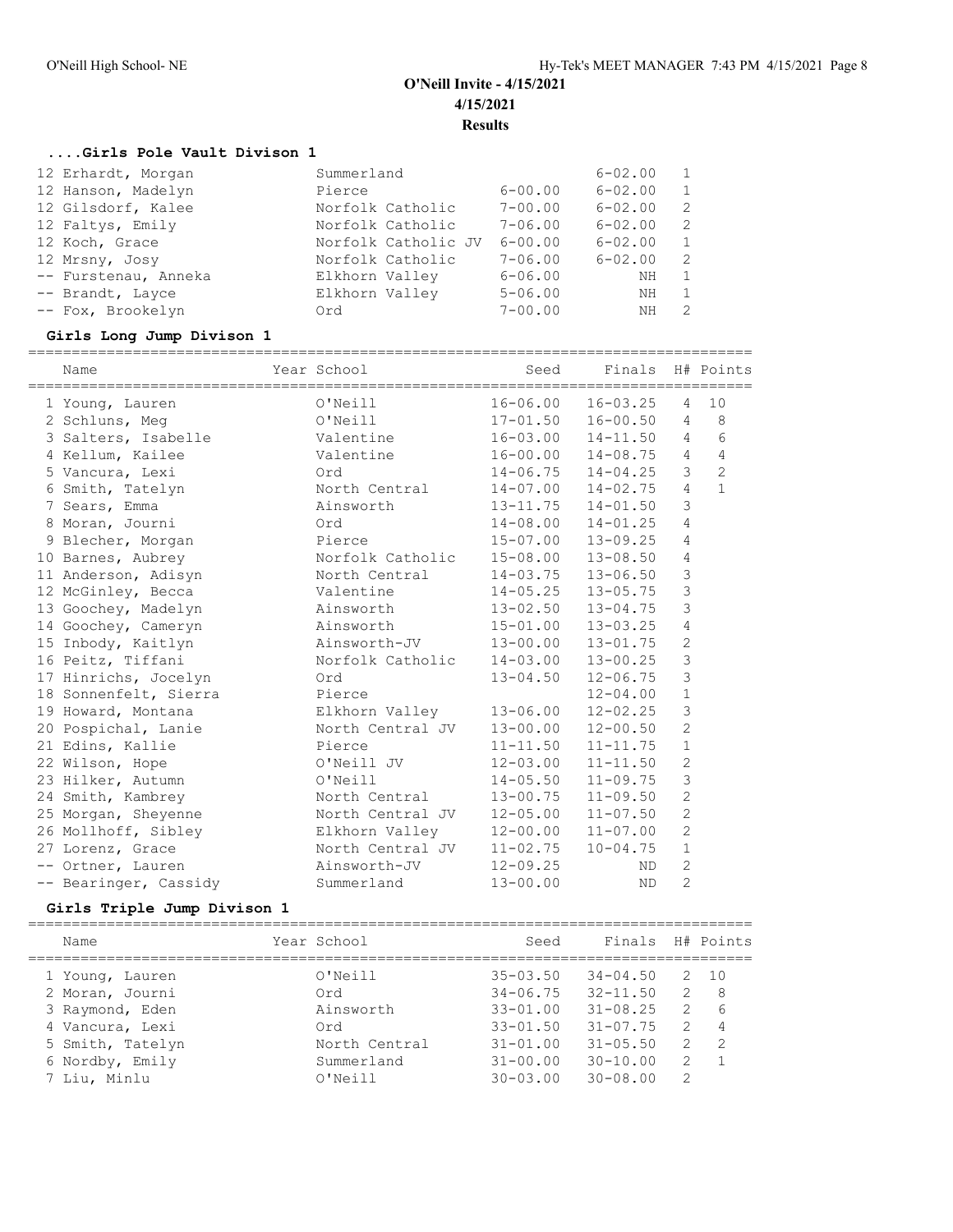## **....Girls Triple Jump Divison 1**

| 8 Black, Carney     | Elkhorn Valley               | $31 - 05.50$ | $30 - 07.50$ | $\overline{2}$ |
|---------------------|------------------------------|--------------|--------------|----------------|
| 9 Sears, Emma       | Ainsworth                    | $28 - 08.00$ | $29 - 09.00$ | $\mathbf{1}$   |
| 10 Anderson, Adisyn | North Central                | $29 - 08.50$ | $29 - 05.50$ | 2              |
| 11 Jacobs, Abby     | Ord                          | $30 - 02.00$ | $28 - 11.25$ | 2              |
| 12 Preister, Lauren | Norfolk Catholic JV          | $31 - 01.00$ | $28 - 11.00$ | $\overline{2}$ |
| 13 Mollhoff, Sibley | Elkhorn Valley               | $28 - 11.50$ | $28 - 02.00$ | 2              |
| 14 Schlomer, Reilly | Norfolk Catholic             | 29-10.00     | $28 - 00.75$ | 2              |
| 15 Fanta, Grace     | Norfolk Catholic             | $27 - 06.00$ | $28 - 00.50$ | $\mathbf{1}$   |
| 16 Edins, Kallie    | Pierce                       | $25 - 05.00$ | $27 - 07.25$ | $\mathbf{1}$   |
| 17 Schluns, Haley   | O'Neill                      | $29 - 07.75$ | $27 - 06.25$ | 2              |
| 18 Gale, Bria       | Elkhorn Valley               | $29 - 00.25$ | $27 - 03.25$ | $\overline{2}$ |
| 19 Wietzki, McKenna | Norfolk Catholic JV 25-08.50 |              | $26 - 05.00$ | $\mathbf{1}$   |
| 20 Smith, Kambrey   | North Central                | $26 - 03.50$ | $26 - 03.00$ | $\mathbf{1}$   |
| -- Morgan, Shevenne | North Central JV             | $26 - 04.00$ | ΝD           |                |

# **Girls Shot Put Divison 1**

| Name                  | Year School                  | Seed         | Finals       |                | H# Points      |
|-----------------------|------------------------------|--------------|--------------|----------------|----------------|
| 1 Piper, Jozy         | Norfolk Catholic             | $38 - 07.75$ | $38 - 08.00$ | 5              | $10$           |
| 2 Fennessy, Mary      | Norfolk Catholic             | 39-06.00     | $38 - 05.00$ | 5              | 8              |
| 3 Piper, Elly         | Norfolk Catholic             | 39-01.00     | $36 - 08.00$ | 5              | 6              |
| 4 Moudry, Allie       | Ord                          | $33 - 04.50$ | $34 - 08.25$ | 5              | $\overline{4}$ |
| 5 Nelson, Kaitlyn     | Ainsworth                    | $33 - 08.00$ | $34 - 03.50$ | 5              | $\overline{c}$ |
| 6 Sedlacek, Kenna     | Pierce                       | $30 - 04.00$ | $31 - 08.00$ | $\overline{4}$ | $\mathbf{1}$   |
| 7 Reilly, Marin       | Ord                          | $31 - 10.50$ | $30 - 09.00$ | 5              |                |
| 8 Linse, Adyson       | North Central                | 29-06.00     | $30 - 04.50$ | $\overline{4}$ |                |
| 9 Hupp, Becky         | O'Neill                      | $30 - 10.50$ | $28 - 08.00$ | 5              |                |
| 10 Richards, Emma     | Valentine                    | $30 - 05.00$ | $28 - 06.75$ | 4              |                |
| 11 Bacon, Ashlee      | Valentine                    | $30 - 04.25$ | $28 - 00.50$ | 4              |                |
| 12 Arnholt, Mackinzie | North Central                | $32 - 01.00$ | $27 - 02.75$ | 5              |                |
| 13 Stallbaum, Natalie | Summerland                   | $28 - 00.00$ | $27 - 00.50$ | 3              |                |
| 14 Yosten, Avery      | Norfolk Catholic JV 30-00.00 |              | $26 - 10.00$ | $\overline{4}$ |                |
| 14 Fischer, Samantha  | Pierce                       | 28-08.00     | $26 - 10.00$ | $\overline{4}$ |                |
| 16 Hilker, Maddy      | O'Neill                      | $28 - 03.00$ | $26 - 07.00$ | 3              |                |
| 17 Hansen, Macy       | Elkhorn Valley               | $26 - 09.50$ | $26 - 05.00$ | $\mathfrak{Z}$ |                |
| 18 Good, Jocelyn      | Ainsworth-JV                 | $28 - 09.25$ | $26 - 04.50$ | $\overline{4}$ |                |
| 19 Kral, Karli        | Ainsworth                    | $29 - 05.50$ | $26 - 01.25$ | $\overline{4}$ |                |
| 20 Buechle, Kinsey    | Valentine                    | $27 - 03.75$ | $25 - 08.00$ | $\mathfrak{Z}$ |                |
| 20 Wilkins, Whitney   | Elkhorn Valley               | $28 - 04.00$ | $25 - 08.00$ | $\overline{4}$ |                |
| 22 Vaughn, Merinee    | Elkhorn Valley JV            | $22 - 06.00$ | $25 - 04.25$ | $\overline{c}$ |                |
| 23 Kennel, Quinlyn    | Norfolk Catholic JV 26-01.00 |              | $25 - 04.00$ | $\mathfrak{Z}$ |                |
| 24 ost, Savanna       | North Central JV             | $25 - 09.50$ | $25 - 02.25$ | $\mathbf{2}$   |                |
| 25 Barrett, Myah      | Norfolk Catholic JV 23-10.00 |              | $24 - 09.00$ | $\overline{c}$ |                |
| 25 Saner, Shelly      | Ainsworth-JV                 | $27 - 02.25$ | $24 - 09.00$ | 3              |                |
| 27 Swanson, Gracie    | North Central JV             | $23 - 11.50$ | $24 - 05.00$ | $\overline{c}$ |                |
| 28 Klabenes, Harper   | Summerland                   | $27 - 00.00$ | $24 - 02.50$ | 3              |                |
| 29 Reagle, Ava        | Valentine JV                 | $21 - 08.00$ | $23 - 05.25$ | $\overline{c}$ |                |
| 30 Setlik, Bailey     | Ord                          | $27 - 10.00$ | $23 - 05.00$ | 3              |                |
| 31 Miller, Hana       | O'Neill JV                   | $23 - 04.00$ | $23 - 02.00$ | $\overline{c}$ |                |
| 32 Hansen, Mariah     | Elkhorn Valley               |              | $22 - 09.75$ | $\mathbf{1}$   |                |
| 33 Wright, Elissa     | Elkhorn Valley JV            | $21 - 08.00$ | $22 - 02.25$ | $\overline{2}$ |                |
| 34 Battershaw, Taylor | Valentine JV                 | $23 - 04.00$ | $20 - 11.00$ | $\overline{c}$ |                |
| 35 Bolling, Lena      | Summerland                   | $26 - 00.00$ | $20 - 06.25$ | 3              |                |
| 36 Heiss, Aurora      | O'Neill JV                   | $19 - 07.00$ | $19 - 01.00$ | $\overline{c}$ |                |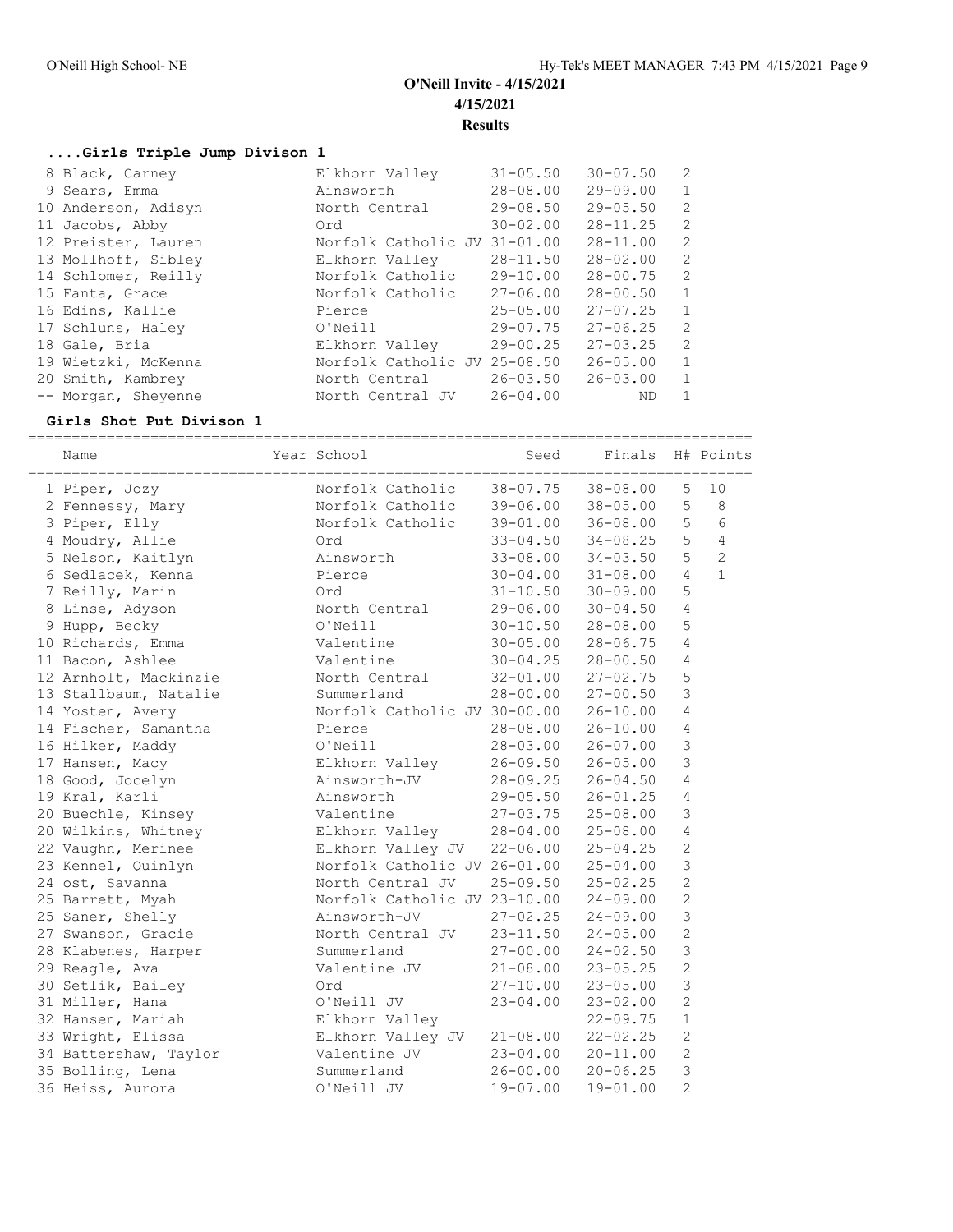## **....Girls Shot Put Divison 1**

| 37 Stauth, Claire  | O'Neill JV   | 19-03.00 | 18-11.25   | $\overline{1}$ |
|--------------------|--------------|----------|------------|----------------|
| 38 Hanson, Kaylee  | Valentine JV | 16-09.00 | 18-02.00   | $\sim$ 1       |
| 39 Hupp, Rachel    | O'Neill JV   | 16-10.00 | 16-08.50   | $\blacksquare$ |
| 40 Scott, Mallorie | O'Neill JV   | 17-04.00 | 16-07.50 1 |                |

**Girls Discus Throw Divison 1** =================================================================================== Name  $Year School$  Seed Finals H# Points =================================================================================== 1 Piper, Jozy Norfolk Catholic 122-09 118-10 3 10 2 Piper, Elly Norfolk Catholic 122-01 117-05 3 8 3 Fennessy, Mary Norfolk Catholic 134-00 116-04 3 6 4 Nelson, Kaitlyn Ainsworth 110-09 103-10 3 4 5 Reilly, Marin Ord 94-07 J96-02 3 2 6 Hupp, Becky O'Neill 96-04 J96-02 3 1 7 Richards, Emma Valentine 90-08 91-05 3 8 Klabenes, Harper Summerland 85-00 89-09 3 9 Moudry, Allie Ord 89-07 87-09 3 10 Kral, Karli Ainsworth 88-08 84-05 3 11 Arnholt, Mackinzie North Central 85-00 83-10 3 12 Buechle, Kinsey Valentine 91-03 83-01 3 13 Good, Jocelyn Ainsworth-JV 81-11 78-00 2 14 Stallbaum, Natalie Summerland 80-00 77-10 2 15 Bacon, Ashlee Valentine 74-03 74-00 2 16 Linse, Adyson North Central 85-00 73-06 3 17 Trejo, Lucy Ord 90-04 72-07 3 18 Saner, Shelly Ainsworth-JV 79-03 72-03 2 19 Hansen, Mariah Elkhorn Valley 73-01 70-02 2 20 Kennel, Quinlyn Norfolk Catholic JV 65-00 69-08 1 20 Hilker, Maddy O'Neill 74-08 69-08 2 22 ost, Savanna North Central JV 83-05 68-09 2 23 Swanson, Gracie North Central JV 59-03 66-08 1 24 Penne, Kennedy Elkhorn Valley 72-09 65-00 2 25 Weiting, Peyton Pierce 25 Weiting, Peyton Pierce 2014 26 Miller, Hana O'Neill JV 66-00 63-09 2 27 Mendoza, Olga Summerland 65-00 60-09 2 28 Gossman, Merin Pierce 72-11 60-03 2 29 Vaughn, Merinee Elkhorn Valley JV 54-09 59-08 1 30 Yosten, Avery Norfolk Catholic JV 80-00 59-06 2 31 Wilkins, Whitney Elkhorn Valley 66-09 58-04 2 32 Hupp, Rachel O'Neill JV 48-07 58-02 1 33 Hanson, Kaylee Valentine JV 55-09 57-08 1 34 Battershaw, Taylor Valentine JV 57-08 57-03 1 35 Wright, Elissa Elkhorn Valley JV 45-02 57-00 1 36 Heiss, Aurora O'Neill JV 50-00 56-09 1 37 Stauth, Claire O'Neill JV 48-03 55-05 1 38 Darnall, Lauren Pierce 50-10 1 39 Ward, Makenzie Valentine JV 52-08 48-09 1 40 Scott, Mallorie O'Neill JV 42-09 36-00 1 -- Bejot, Alia Ainsworth-JV 43-00 ND 1 -- Stephen, Allie North Central 75-06 ND 2 -- Young, Saylen Ainsworth 86-11 ND 3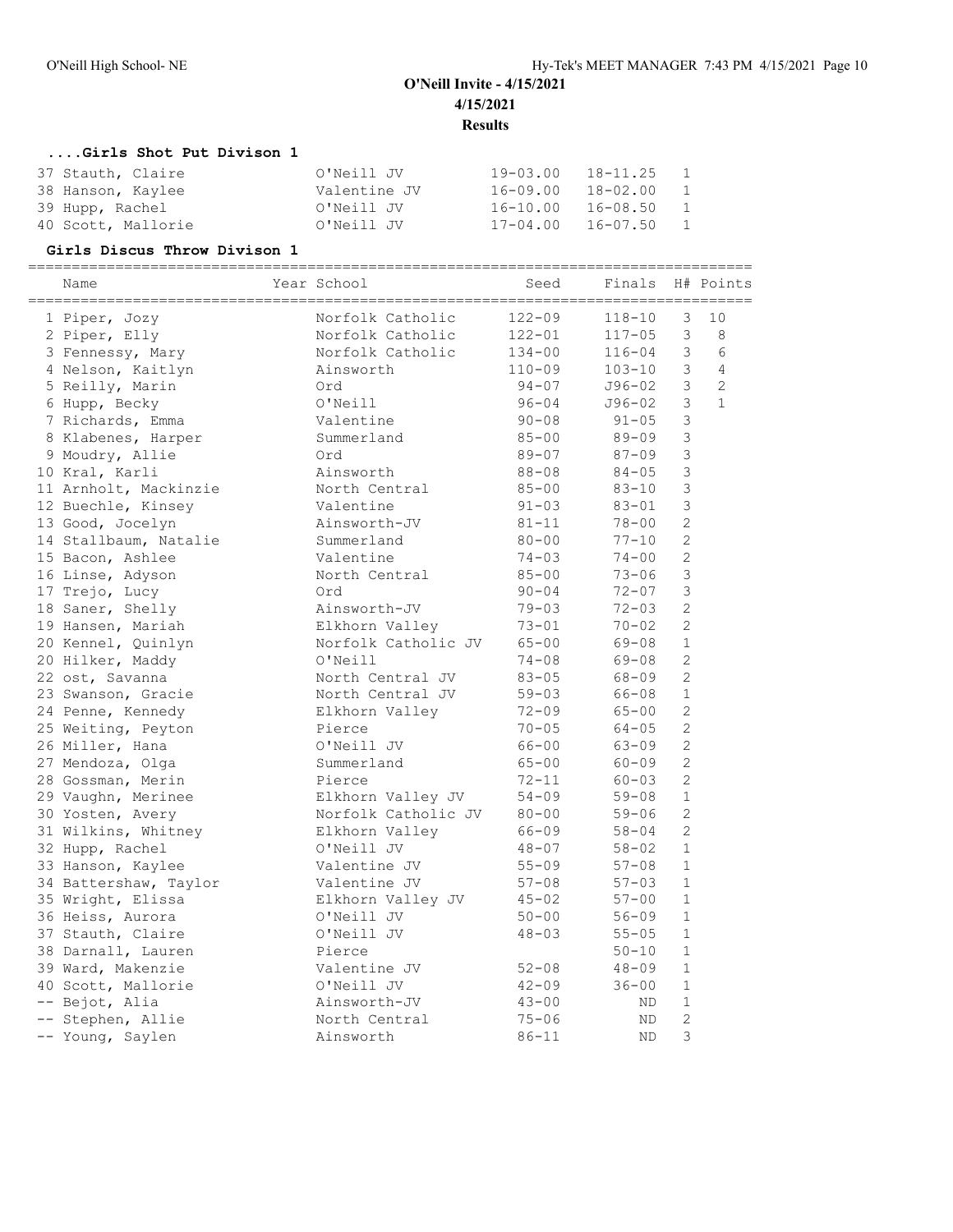**Girls 100 Meter Dash Division 2**

| Name                            | Year School      | Seed  | Prelims    | H#             |
|---------------------------------|------------------|-------|------------|----------------|
| Preliminaries                   |                  |       |            |                |
| 1 Eisenhauer, Alexandra         | Bloomfield       | 13.00 | $13.38q$ 1 |                |
| 2 weidner, allison              | Humphrey St. Fra | 13.10 | $13.48q$ 2 |                |
| 3 Pinkelman, Lauren             | Bloomfield       | 13.30 | $14.18q$ 3 |                |
| 4 Dunn, Theanna                 | Elgin Public/Pop | 13.90 | 14.64q 2   |                |
| 5 pfeifer, kelly                | Humphrey St. Fra | 13.91 | $14.68q$ 1 |                |
| 6 Pokorny, Cheyenne             | Chambers/Wheeler | 14.02 | $14.73q$ 3 |                |
| 7 Dozler, Jamie                 | Elgin Public/Pop | 14.00 | $15.09q$ 1 |                |
| 8 Winkelbauer, Emma             | St. Mary's       | 14.50 | $15.16q$ 3 |                |
| 9 Gilsdorf, Tenly               | Bloomfield       | 15.80 | 15.23      | 3              |
| 10 zach, josie                  | Humphrey St. Fra | 14.60 | 15.31      | 2              |
| 11 Eby, Jadyn                   | St. Mary's       | 14.90 | 15.40      | $\mathbf{1}$   |
| 12 VonBonn, Abriel              | Elgin Public/Pop | 14.00 | 15.58      | $\mathfrak{D}$ |
| 13 Munter, Alexis               | Wausa            | 15.20 | 16.42      | $\overline{2}$ |
| 14 Lundberg, Kate               | Wausa            | 15.90 | 16.99      | $\mathfrak{D}$ |
| 15 Birkel, Sydney               | St. Mary's       | 15.00 | 17.50      | $\mathbf{1}$   |
| 16 Thorell, Kilee               | Wausa            | 15.60 | 18.33      | 3              |
| 17 Latorra, Austinia            | Boyd County      | 18.20 | 20.04      | $\mathbf{1}$   |
| Girls 100 Meter Dash Division 2 |                  |       |            |                |

### ================================================================================ Year School **Prelims** Finals Points

| Finals                  |                  |       |       |    |  |
|-------------------------|------------------|-------|-------|----|--|
| 1 Eisenhauer, Alexandra | Bloomfield       | 13.38 | 13.05 | 10 |  |
| 2 weidner, allison      | Humphrey St. Fra | 13.48 | 13.24 | 8  |  |
| 3 Pinkelman, Lauren     | Bloomfield       | 14.18 | 13.88 | 6  |  |
| 4 Pokorny, Cheyenne     | Chambers/Wheeler | 14.73 | 14.41 | 4  |  |
| 5 Dunn, Theanna         | Elgin Public/Pop | 14.64 | 14.66 | 2  |  |
| 6 pfeifer, kelly        | Humphrey St. Fra | 14.68 | 14.80 |    |  |
| 7 Dozler, Jamie         | Elgin Public/Pop | 15.09 | 14.99 |    |  |
| 8 Winkelbauer, Emma     | St. Mary's       | 15.16 | 15.21 |    |  |

#### **Girls 200 Meter Dash Division 2**

| Name                    | Year School      | Seed  | Prelims    | H#             |
|-------------------------|------------------|-------|------------|----------------|
| Preliminaries           |                  |       |            |                |
| 1 weidner, allison      | Humphrey St. Fra | 26.50 | $27.66q$ 2 |                |
| 2 Eisenhauer, Alexandra | Bloomfield       | 26.00 | 27.96q     | -1             |
| 3 Hoffman, Lauryn       | Boyd County      | 27.80 | 28.98a     | -3             |
| 4 Hausmann, Natalie     | Boyd County      | 27.70 | 29.79q     | -3             |
| 5 Cunningham, Alexa     | Wausa            | 28.90 | 30.05q     | -2             |
| 6 jarosz, tori          | Humphrey St. Fra | 30.10 | 30.14q     | 1              |
| 7 Pokorny, Cheyenne     | Chambers/Wheeler | 29.00 | 30.16q     | 1              |
| 8 Ehlers, Brooke        | Chambers/Wheeler | 29.00 | 30.50q     | 1              |
| 9 Meis, Skyler          | Elgin Public/Pop | 30.00 | 30.85      | 3              |
| 10 Dunn, Theanna        | Elgin Public/Pop | 29.30 | 30.86      | 3              |
| 11 Bloomquist, Leah     | Wausa            | 29.20 | 31.03      | $\overline{2}$ |
| 12 kuchar, alexis       | Humphrey St. Fra | 30.00 | 31.70      | $\overline{2}$ |
| 13 Otte, Emma           | St. Mary's       | 32.00 | 31.98      | 3              |
| 14 West, Sienna         | Wausa            | 31.40 | 32.96      | $\overline{2}$ |
| 15 Martinsen, Brenna    | Elgin Public/Pop | 30.80 | 33.60      |                |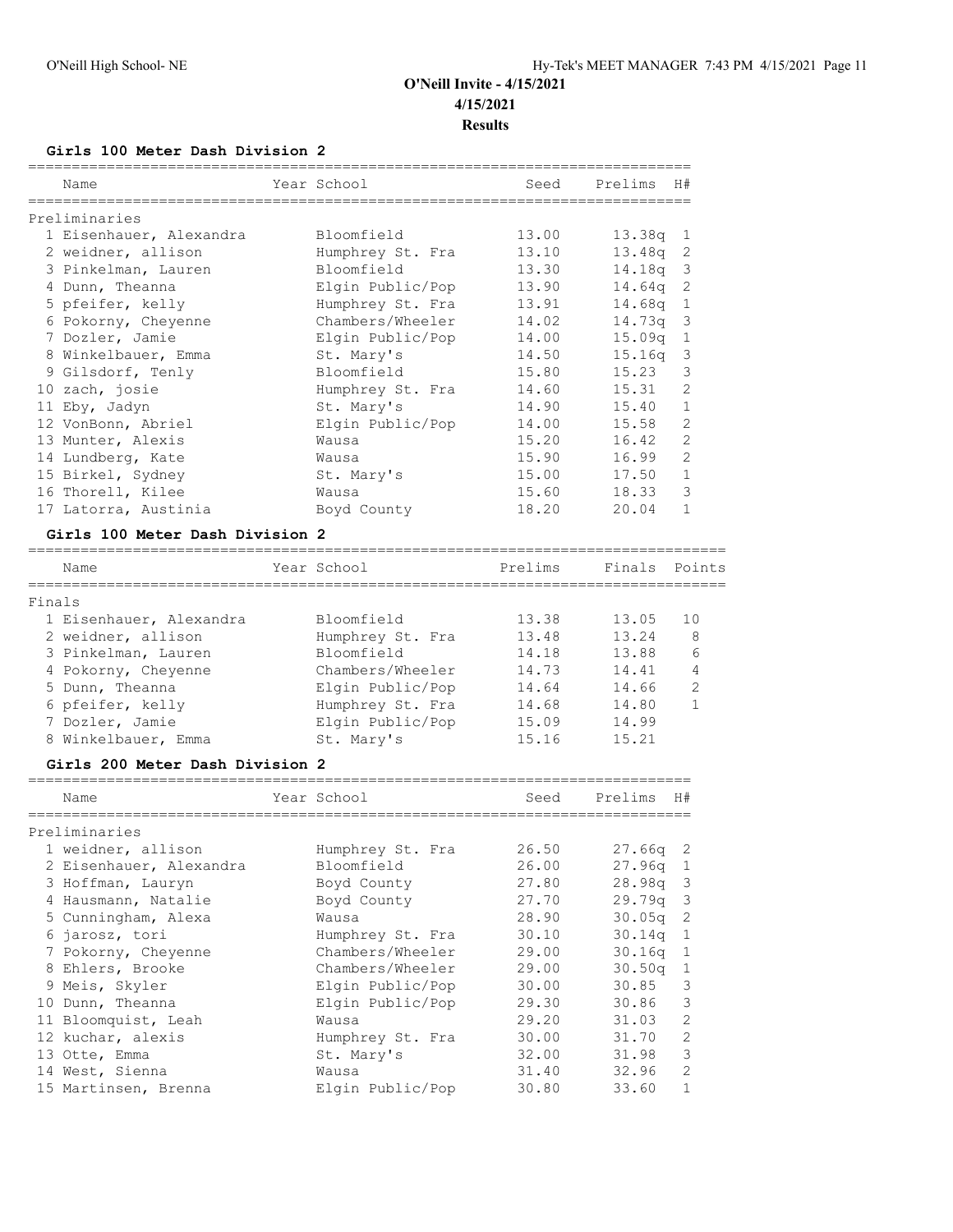## **....Girls 200 Meter Dash Division 2**

16 Birkel, Sydney St. Mary's 33.00 37.00 2

# **Girls 200 Meter Dash Division 2**

| Points        |
|---------------|
|               |
| 1 O           |
| 8             |
| 6             |
| 4             |
| $\mathcal{D}$ |
|               |
|               |
|               |
|               |

## **Girls 400 Meter Dash Division 2**

| Name                   | Year School              | Seed                | Finals H# Points |                |              |
|------------------------|--------------------------|---------------------|------------------|----------------|--------------|
| 1 weidner, allison     | Humphrey St. Fra 59.70   |                     | 1:00.40          | 3              | 10           |
| 2 Hoffman, Lauryn      | Boyd County              | 1:04.00             | 1:05.23          | 3              | 8            |
| 3 Kumm, Brooke         | Wausa                    | $1:08.40$ $1:07.66$ |                  | 3              | 6            |
| 4 baumqart, hannah     | Humphrey St. Fra         | 1:08.00             | 1:07.79          | 3              | 4            |
| 5 West, Hunter         | Wausa                    | 1:14.20             | 1:08.24          | 2              | 2            |
| 6 Bloomquist, Leah     | Wausa                    | 1:10.30             | 1:08.65          | $\overline{2}$ | $\mathbf{1}$ |
| 7 Hedstrom, Mya        | St. Mary's               | 1:06.70             | 1:09.15          | 3              |              |
| 8 Bruns, Kate          | Bloomfield               | 1:05.50             | 1:11.05          | 3              |              |
| 9 classen, emma        | Humphrey St. Fra 1:11.00 |                     | 1:11.24          | $\overline{2}$ |              |
| 10 Martinsen, Brenna   | Elgin Public/Pop 1:15.00 |                     | 1:14.05          | $\overline{2}$ |              |
| 11 Mlnarik, Cece       | St. Mary's JV 1:15.00    |                     | 1:17.86          | 2              |              |
| 12 Butterfield, Alexis | Chambers/Wheeler         | 1:10.00             | 1:19.44          | 3              |              |
| 13 Kuchar, Grace       | Bloomfield               | 1:15.00             | 1:20.38          | 2              |              |
| 14 Frazier, Hehaka     | Santee                   | 1:23.00             | 1:21.68          | $\mathbf{1}$   |              |
| 15 Flesher, Kuireanna  | Boyd County              | 1:25.00             | 1:24.74          | $\mathbf{1}$   |              |
| 16 Birkel, Sydney      | St. Mary's               | 1:15.00             | 1:31.27          | $\overline{2}$ |              |
| 17 McNally, Jazmine    | Elgin Public/Pop         | 1:38.00             | 1:46.53          | $\mathbf{1}$   |              |
| 18 Kaczor, Zoe         | Boyd County              | 1:30.00             | 1:47.73          | $\mathbf{1}$   |              |

#### **Girls 800 Meter Run Division 2**

| Name                  | Year School      | Seed    | Finals  | Points        |
|-----------------------|------------------|---------|---------|---------------|
| 1 Williamson, Faith   | St. Mary's       | 2:43.80 | 2:34.44 | 10            |
| 2 Koenig, Michelle    | Chambers/Wheeler | 2:29.00 | 2:36.38 | 8             |
| 3 baumqart, hannah    | Humphrey St. Fra | 2:42.00 | 2:37.34 | 6             |
| 4 Drueke, Paige       | Boyd County      | 2:40.00 | 2:37.65 | 4             |
| 5 hastreiter, jalyssa | Humphrey St. Fra | 2:41.00 | 2:40.21 | $\mathcal{L}$ |
| 6 Brabec, Alissa      | St. Mary's       | 2:47.20 | 2:41.87 |               |
| 7 Williamson, Hope    | St. Mary's       | 2:55.10 | 2:52.61 |               |
| 8 Anderson, Teyah     | Wausa            | 3:03.20 | 3:02.57 |               |
| 9 Wakeley, Blair      | Wausa            | 2:58.60 | 3:08.60 |               |
| 10 Busteed, Baylee    | Elgin Public/Pop | 3:00.00 | 3:10.21 |               |
| 11 Mlnarik, Cece      | St. Mary's JV    | 3:27.96 | 3:17.27 |               |
| 12 Bartak, Sharon     | Elgin Public/Pop | 3:17.00 | 3:23.91 |               |
|                       |                  |         |         |               |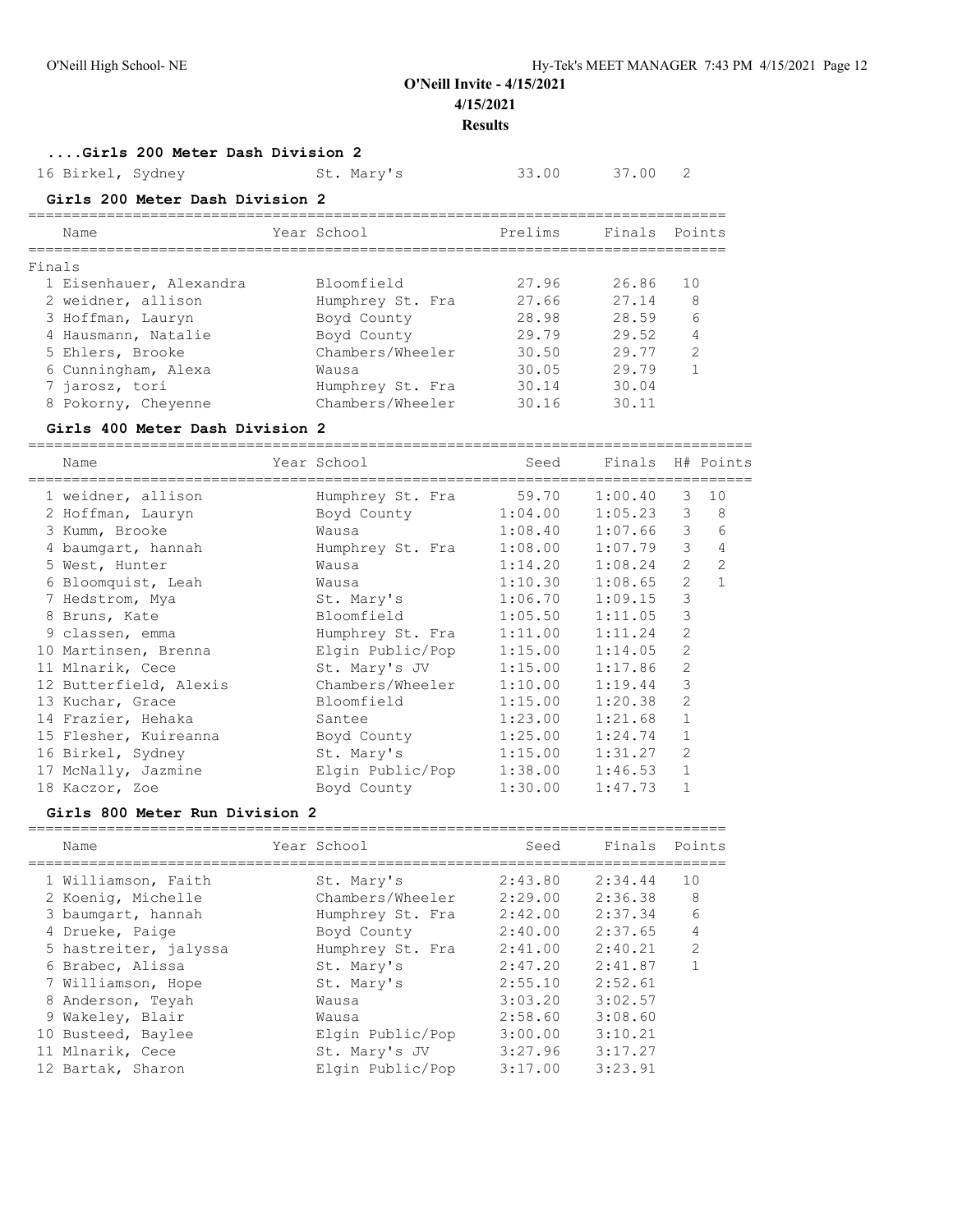## **....Girls 800 Meter Run Division 2**

| 13 olmer, delaney     | Humphrey St. Fra | 2:57.00 | 3:27.11 |
|-----------------------|------------------|---------|---------|
| 14 Flesher, Kuireanna | Boyd County      | 3:25.00 | 3:38.85 |
| 15 French, Mia        | Bloomfield       | 3:25.00 | 3:39.09 |
| 16 Kaczor, Zoe        | Boyd County      | 4:14.00 | 4:16.59 |

#### **Girls 1600 Meter Run Division 2**

================================================================================

| Name                  | Year School      | Seed    | Finals Points |                |
|-----------------------|------------------|---------|---------------|----------------|
| 1 Williamson, Faith   | St. Mary's       | 6:15.01 | 6:04.65       | 10             |
| 2 Koenig, Michelle    | Chambers/Wheeler | 6:00.00 | 6:10.06       | 8              |
| 3 Nelson, Darla       | Wausa            | 6:07.20 | 6:12.07       | 6              |
| 4 Drueke, Paige       | Boyd County      | 6:07.00 | 6:16.27       | 4              |
| 5 hastreiter, jalyssa | Humphrey St. Fra | 6:08.00 | 6:19.61       | $\mathfrak{D}$ |
| 6 Reiman, Lorissa     | St. Mary's       | 6:28.30 | 6:21.85       |                |
| 7 Martinson, Carry    | Wausa            | 6:26.40 | 6:29.13       |                |
| 8 Zeisler, Natasha    | Boyd County      | 6:32.00 | 6:29.33       |                |
| 9 kessler, karly      | Humphrey St. Fra | 6:18.00 | 6:36.15       |                |
| 10 Ziegler, Madie     | Bloomfield       | 6:15.00 | 6:36.77       |                |
| 11 Gleason, Hannah    | St. Mary's       | 7:00.00 | 6:59.82       |                |
| 12 deets, tessa       | Humphrey St. Fra | 7:45.00 | 7:20.28       |                |
| 13 Guggenmos, Bobbi   | Chambers/Wheeler | 7:00.00 | 7:26.91       |                |
| 14 Dworak, Kadance    | Elgin Public/Pop | 8:26.00 | 8:49.70       |                |

### **Girls 3200 Meter Run Division 2**

| Name                | Year School      | Seed     | Finals   | Points |
|---------------------|------------------|----------|----------|--------|
| 1 Koenig, Michelle  | Chambers/Wheeler | 13:26.00 | 12:54.50 | 10     |
| 2 Nelson, Darla     | Wausa            | 13:21.20 | 13:25.38 | 8      |
| 3 Ziegler, Madie    | Bloomfield       | 14:00.00 | 13:53.85 | 6      |
| 4 Zeisler, Natasha  | Boyd County      | 14:16.00 | 14:03.38 | 4      |
| 5 kessler, karly    | Humphrey St. Fra | 14:44.00 | 14:09.97 | 2      |
| 6 brandl, christina | Humphrey St. Fra | 14:26.00 | 14:19.16 |        |
|                     |                  |          |          |        |

## **Girls 100 Meter Hurdles Division 2**

| Name |                                                                                                                                                                                                                                                                                   |                  | Seed        | Prelims<br>H#             |  |
|------|-----------------------------------------------------------------------------------------------------------------------------------------------------------------------------------------------------------------------------------------------------------------------------------|------------------|-------------|---------------------------|--|
|      |                                                                                                                                                                                                                                                                                   |                  |             |                           |  |
|      |                                                                                                                                                                                                                                                                                   | Bloomfield       | 16.10       | 17.00 <sub>q</sub><br>- 1 |  |
|      |                                                                                                                                                                                                                                                                                   | Bloomfield       | 17.10       | $17.79q$ 2                |  |
|      |                                                                                                                                                                                                                                                                                   | Wausa            | 17.90       | $\overline{2}$<br>18.82a  |  |
|      |                                                                                                                                                                                                                                                                                   | Boyd County      | 20.40       | 20.92q<br>-2              |  |
|      |                                                                                                                                                                                                                                                                                   | Wausa            | 20.10       | 21.20 <sub>q</sub><br>-2  |  |
|      |                                                                                                                                                                                                                                                                                   | Elgin Public/Pop | 19.30       | 1<br>21.46q               |  |
|      |                                                                                                                                                                                                                                                                                   | Humphrey St. Fra | 19.20       | 21.71q<br>1               |  |
|      |                                                                                                                                                                                                                                                                                   | Chambers/Wheeler | 22.89       | 22.16q<br>$\mathbf{1}$    |  |
|      |                                                                                                                                                                                                                                                                                   | Humphrey St. Fra | 23.20       | $\mathcal{L}$<br>23.48    |  |
|      |                                                                                                                                                                                                                                                                                   | Chambers/Wheeler | 22.22       | 23.59<br>1                |  |
|      |                                                                                                                                                                                                                                                                                   | Boyd County      | 23.20       | $\mathcal{L}$<br>24.24    |  |
|      |                                                                                                                                                                                                                                                                                   | Humphrey St. Fra | 23.30       | 24.56                     |  |
|      | Preliminaries<br>1 Eisenhauer, Alexandra<br>2 Abbenhaus, Madison<br>3 Nelson, Abrielle<br>4 Goesch, Jenny<br>5 Timmerman, Ashlynn<br>6 Dozler, Jamie<br>7 mckay, brooklyn<br>8 Koenig, Kirsten<br>9 deets, tessa<br>10 Guggenmos, Bobbi<br>11 Jockens, Nevaeh<br>12 dunn, jocelyn |                  | Year School |                           |  |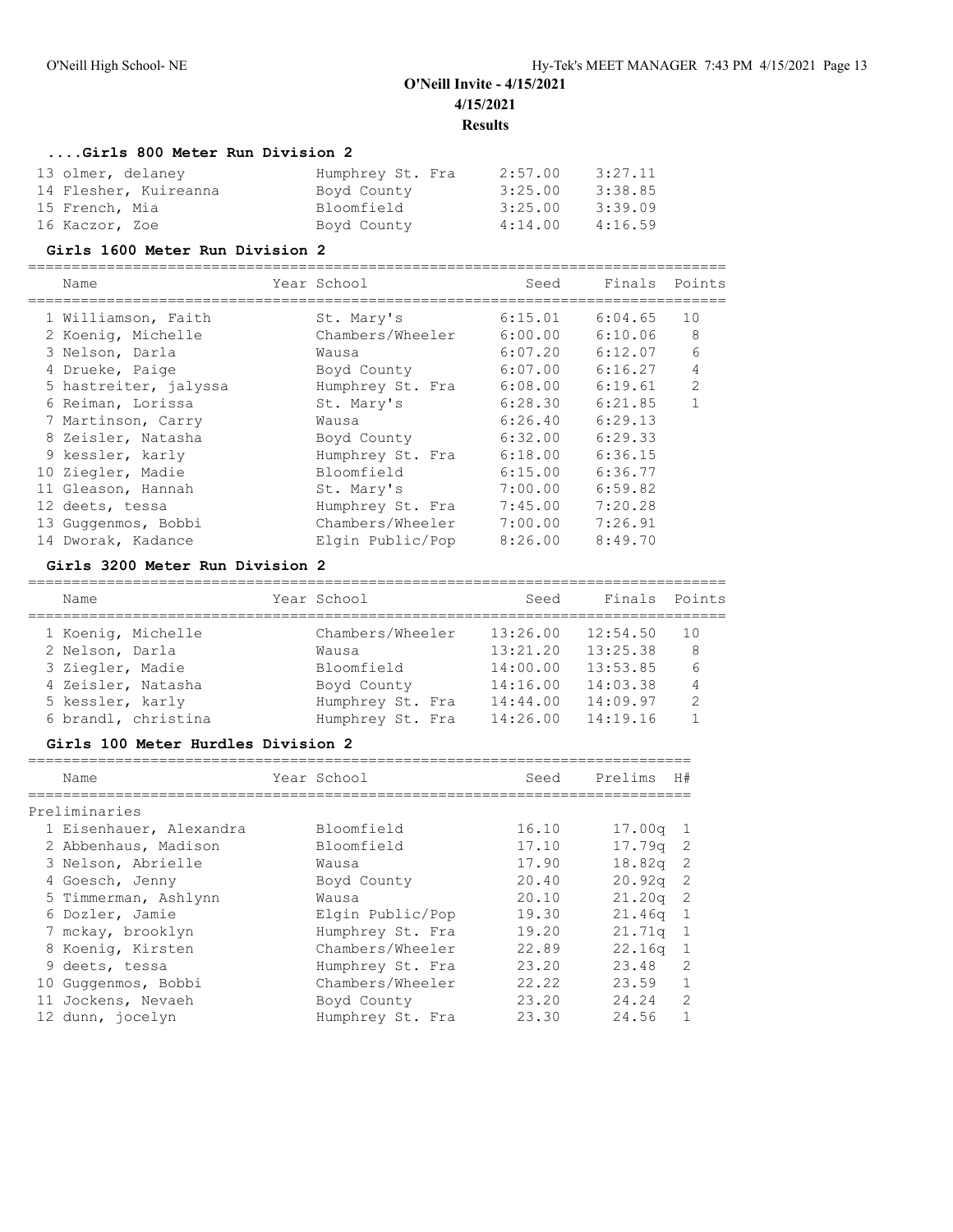#### **Girls 100 Meter Hurdles Division 2**

|   | Name                    | Year School      | Prelims | Finals | Points |
|---|-------------------------|------------------|---------|--------|--------|
|   | Finals                  |                  |         |        |        |
|   | 1 Eisenhauer, Alexandra | Bloomfield       | 17.00   | 16.86  | 10     |
|   | 2 Abbenhaus, Madison    | Bloomfield       | 17.79   | 17.54  | 8      |
|   | 3 Nelson, Abrielle      | Wausa            | 18.82   | 18.41  | 6      |
|   | 4 Goesch, Jenny         | Boyd County      | 20.92   | 20.40  | 4      |
|   | 5 Timmerman, Ashlynn    | Wausa            | 21.20   | 20.56  | 2      |
|   | 6 Dozler, Jamie         | Elgin Public/Pop | 21.46   | 21.52  |        |
|   | 7 Koenig, Kirsten       | Chambers/Wheeler | 22.16   | 21.53  |        |
| 8 | mckay, brooklyn         | Humphrey St. Fra | 21 71   | 22.05  |        |
|   |                         |                  |         |        |        |

#### **Girls 300 Meter Hurdles Division 2**

=================================================================================== Name Year School Seed Finals H# Points =================================================================================== 1 Nelson, Abrielle Wausa 51.30 50.66 2 10 2 Abbenhaus, Madison Bloomfield 51.80 50.94 2 8 3 Reiman, Lorissa St. Mary's 56.01 56.39 2 6 4 Goesch, Jenny Boyd County 59.30 59.18 1 4 5 wessel, kylee Humphrey St. Fra 54.80 59.19 2 2 6 classen, emma Humphrey St. Fra 57.60 59.71 2 1 7 Ruterbories, Elise Elgin Public/Pop 56.60 1:00.86 2 8 Guggenmos, Bobbi Chambers/Wheeler 1:07.00 1:01.18 1 9 Koenig, Kirsten Chambers/Wheeler 1:00.00 1:01.44 1 10 mckay, brooklyn Humphrey St. Fra 1:02.20 1:02.06 1 11 Timmerman, Ashlynn Wausa 57.20 1:02.26 2 12 Dozler, Jamie Elgin Public/Pop 58.80 1:02.29 2 13 Jockens, Nevaeh Boyd County 1:01.00 1:09.00 1

#### **Girls 4x100 Meter Relay Division 2**

| School                       |    | Seed                     | Finals Points |               |
|------------------------------|----|--------------------------|---------------|---------------|
| 1 Bloomfield 'A'             |    | 53.50                    | 53.29         | 10            |
| 1) Abbenhaus, Madison        |    | 2) Bruns, Kate           |               |               |
| 3) Pinkelman, Lauren         |    | 4) Eisenhauer, Alexandra |               |               |
| 2 Wausa 'A'                  |    | 58.30                    | 55.73         | 8             |
| 1) Kumm, Brooke              |    | 2) Nelson, Abrielle      |               |               |
| 3) Bloomquist, Leah          |    | 4) Cunningham, Alexa     |               |               |
| 3 Humphrey St. Francis 'A'   |    | 55.28                    | 56.23         | 6             |
| 1) kuchar, alexis            |    | 2) baumgart, emma        |               |               |
| 3) pfeifer, kelly            |    | 4) jarosz, tori          |               |               |
| 4 Elgin Public/Pope John 'A' |    | 57.30                    | 57.15         | 4             |
| 1) Dunn, Theanna             |    | 2) Dozler, Jamie         |               |               |
| 3) Ruterbories, Elise        |    | 4) Meis, Skyler          |               |               |
| 5 St. Mary's 'A'             |    | 57.00                    | 58.71         | $\mathcal{L}$ |
| 1) Otte, Emma                | 2) | Winkelbauer, Emma        |               |               |
| 3) Williamson, Hope          | 4) | Hedstrom, Mya            |               |               |

#### **Girls 4x400 Meter Relay Division 2**

| School      |                    | Seed Finals Points |  |
|-------------|--------------------|--------------------|--|
| 1 Wausa 'A' | 4:38.20 4:34.35 10 |                    |  |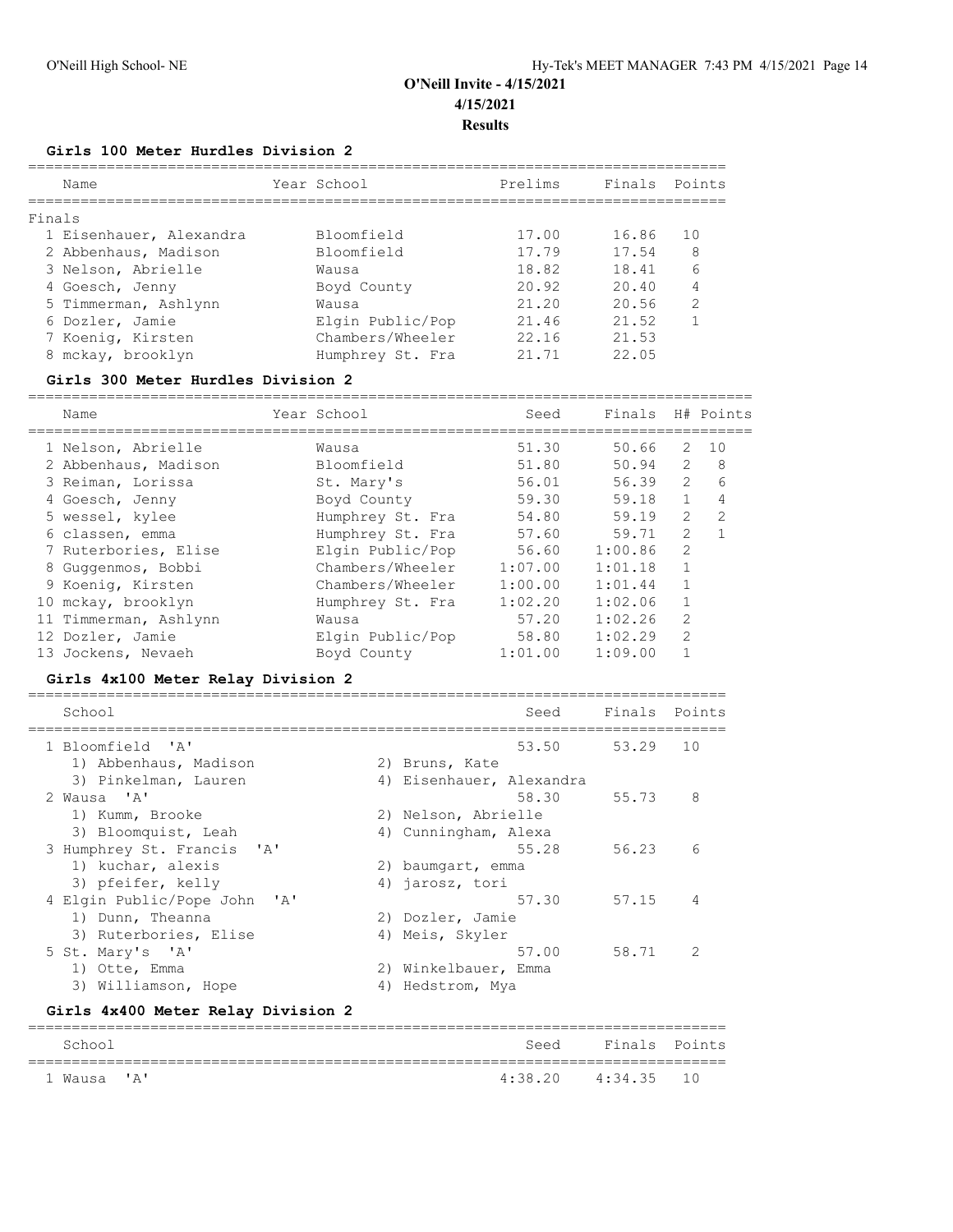## **....Girls 4x400 Meter Relay Division 2**

| 1) Bloomquist, Leah            | 2) Nelson, Abrielle   |              |
|--------------------------------|-----------------------|--------------|
| 3) Timmerman, Ashlynn          | 4) Kumm, Brooke       |              |
| 2 Boyd County 'A'              | $4:40.00$ $4:37.42$   | 8            |
| 1) Hausmann, Natalie           | 2) Goesch, Jenny      |              |
| 3) Hoffman, Lauryn             | 4) Drueke, Paige      |              |
| 3 St. Mary's 'A'               | $4:47.70$ $4:38.30$   | 6            |
| 1) Williamson, Faith           | 2) Winkelbauer, Emma  |              |
| 3) Reiman, Lorissa             | 4) Brabec, Alissa     |              |
| 4 Humphrey St. Francis 'A'     | 4:29.85<br>4:46.73    | 4            |
| 1) baumqart, emma              | 2) baumgart, hannah   |              |
| 3) kuchar, alexis              | 4) wessel, kylee      |              |
| 5 Elgin Public/Pope John 'A'   | 4:49.20<br>4:52.07    | 2            |
| 1) Dunn, Theanna               | 2) Meis, Skyler       |              |
| 3) Martinsen, Brenna           | 4) Ruterbories, Elise |              |
| 6 Chambers/Wheeler Central 'A' | 5:02.44<br>4:58.00    | $\mathbf{1}$ |
| 1) Ehlers, Brooke              | 2) Dierks, Rachel     |              |
| 3) Koenig, Kirsten             | 4) Guggenmos, Bobbi   |              |
| -- Bloomfield 'A'              | 4:50.00<br>ΝT         |              |
| 1) Abbenhaus, Madison          | 2) Bruns, Kate        |              |
| 3) Ziegler, Madie              | 4) McFarland, Ella    |              |

## **Girls 4x800 Meter Relay Division 2**

| School                                   |    | Seed                   | Finals | Points        |
|------------------------------------------|----|------------------------|--------|---------------|
| 1 St. Mary's 'A'                         |    | $11:16.80$ $10:44.76$  |        | 10            |
| 1) Brabec, Alissa                        |    | 2) Reiman, Lorissa     |        |               |
| 3) Williamson, Hope                      |    | 4) Williamson, Faith   |        |               |
| 2 Humphrey St. Francis 'A'               |    | $10:44.00$ $11:01.50$  |        | 8             |
| 1) kessler, karly                        |    | 2) baumgart, emma      |        |               |
| 3) baumgart, hannah                      |    | 4) hastreiter, jalyssa |        |               |
| 3 Chambers/Wheeler Central 'A'           |    | $11:23.00$ $11:57.82$  |        | 6             |
| 1) Pokorny, Cheyenne                     |    | 2) Ehlers, Brooke      |        |               |
| 3) Butterfield, Alexis                   |    | 4) Koenig, Michelle    |        |               |
| 4 Wausa 'A'                              |    | $11:50.00$ $12:00.44$  |        | 4             |
| 1) Anderson, Teyah                       |    | 2) Martinson, Carry    |        |               |
| 3) Wakeley, Blair                        | 4) | Woockman, Emily        |        |               |
| 5 Elgin Public/Pope John<br>$\mathsf{A}$ |    | $12:33.80$ $13:01.48$  |        | $\mathcal{P}$ |
| 1) Preister, Marissa                     | 2) | Busteed, Baylee        |        |               |
| 3) Selting, Ally                         | 4) | Eisenhauer, Keyera     |        |               |

# **Girls High Jump Division 2**

| Name                                   | Year School               | Seed                       | Finals                      | Points              |
|----------------------------------------|---------------------------|----------------------------|-----------------------------|---------------------|
| 1 wessel, kylee<br>2 Cunningham, Alexa | Humphrey St. Fra<br>Wausa | $4 - 06.00$<br>$4 - 08.00$ | $4 - 09.00$<br>$4 - 08.00$  | 1 O<br>8            |
| 3 Kumm, Brooke                         | Wausa                     | $4 - 06.00$                | $4 - 06.00$                 | 6                   |
| 4 Frazier, Hehaka<br>5 West, Hunter    | Santee<br>Wausa           | $4 - 04.00$<br>$4 - 04.00$ | $4 - 02.00$<br>$J4 - 00.00$ | 4<br>$\mathfrak{D}$ |
| 6 Otte, Emma<br>-- Eby, Jadyn          | St. Mary's<br>St. Mary's  | $4 - 02.00$<br>$4 - 04.00$ | $J4 - 00.00$<br>ΝH          | 1                   |
|                                        |                           |                            |                             |                     |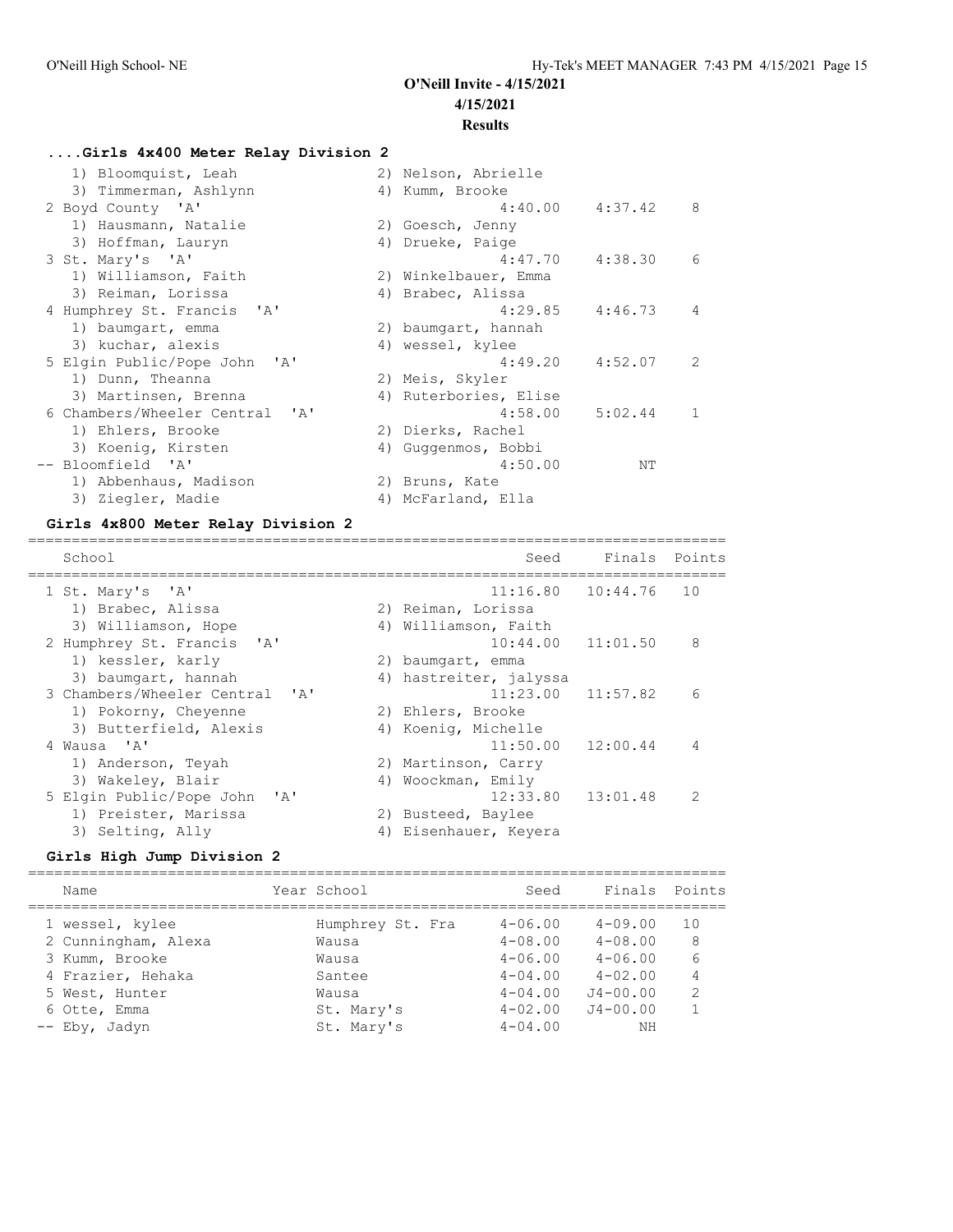### **Girls Pole Vault Division 2**

| Name                  | Year School      | Seed        | Finals       | Points         |
|-----------------------|------------------|-------------|--------------|----------------|
|                       |                  |             |              |                |
| 1 Winkelbauer, Emma   | St. Mary's       | $8 - 00.00$ | $8 - 02.00$  | 1 O            |
| 2 Otte, Emma          | St. Mary's       | $7 - 00.00$ | $7 - 02.00$  | 8              |
| 3 wegener, marry rita | Humphrey St. Fra | $6 - 06.00$ | $J6 - 08.00$ | 6              |
| 4 McFarland, Ella     | Bloomfield       | $8 - 00.00$ | $J6 - 08.00$ | $\overline{4}$ |
| -- Gilsdorf, Tenly    | Bloomfield       | $6 - 00.00$ | NΗ           |                |

#### **Girls Long Jump Division 2**

=================================================================================== Name The Year School Seed Finals H# Points =================================================================================== 1 Hoffman, Lauryn Boyd County 16-00.50 15-04.00 2 10 2 Cunningham, Alexa Wausa 15-10.75 14-07.50 2 8 3 Pokorny, Cheyenne Chambers/Wheeler 14-02.00 13-08.75 2 6 4 VonBonn, Abriel Elgin Public/Pop 13-06.00 13-08.50 1 4 5 Brabec, Alissa St. Mary's 14-04.00 13-06.50 2 2 6 West, Sienna Wausa 13-08.00 13-03.00 2 1 7 Eby, Jadyn St. Mary's 14-09.00 13-00.25 2 8 zach, josie Humphrey St. Fra 12-11.00 12-11.50 1 9 Ehlers, Brooke Chambers/Wheeler 14-02.00 12-09.50 2 10 West, Hunter Wausa 13-05.00 12-09.00 1 11 Wohlert, Delaney St. Mary's 13-03.50 12-07.00 1 12 pfeifer, kelly Humphrey St. Fra 13-08.00 12-04.00 2 13 classen, emma end Humphrey St. Fra 11-09.50 1 14 Jockens, Nevaeh Boyd County 10-06.00 11-04.00 1 15 Martinsen, Brenna Elgin Public/Pop 12-06.75 10-01.00 1 16 Busteed, Baylee Elgin Public/Pop 12-01.00 9-11.50 1

#### **Girls Triple Jump Division 2**

| Name                  | Year School      | Seed         | Finals Points |               |
|-----------------------|------------------|--------------|---------------|---------------|
| 1 weidner, allison    | Humphrey St. Fra | $34 - 10.00$ | $33 - 04.00$  | 10            |
| 2 Ruterbories, Elise  | Elgin Public/Pop | $30 - 05.25$ | $30 - 10.50$  | 8             |
| 3 Meis, Skyler        | Elgin Public/Pop | $31 - 10.00$ | $30 - 08.25$  | 6             |
| 4 hastreiter, jalyssa | Humphrey St. Fra | $30 - 07.00$ | $29 - 11.00$  | 4             |
| 5 olmer, delaney      | Humphrey St. Fra | $29 - 06.00$ | $28 - 03.00$  | $\mathcal{D}$ |
| 6 Goesch, Jenny       | Boyd County      | $28 - 00.00$ | $28 - 02.50$  |               |
| 7 Gilsdorf, Tenly     | Bloomfield       | $27 - 00.00$ | $27 - 06.75$  |               |

#### **Girls Shot Put Division 2**

| Name                  | Year School      | Seed         | Finals       |               | H# Points |
|-----------------------|------------------|--------------|--------------|---------------|-----------|
| 1 Kleinschmit, Morgan | Wausa            | $32 - 01.00$ | $34 - 10.50$ | 3             | 1 O       |
| 2 Thompson, Taylor    | Wausa            | $29 - 10.00$ | $31 - 07.00$ | 3             | 8         |
| 3 Fehringer, Alyssa   | St. Mary's       | $31 - 08.00$ | $30 - 08.25$ | 3             | 6         |
| 4 Burenheide, Alyssa  | Elgin Public/Pop | $30 - 02.25$ | $30 - 07.25$ | 3             |           |
| 5 Bargman, Brynn      | Bloomfield       | $30 - 06.00$ | $30 - 07.00$ | 3             | 2         |
| 6 Munter, Alexis      | Wausa            |              | $29 - 10.50$ |               |           |
| 7 Hoffman, Amelia     | Boyd County      | $29 - 00.00$ | $29 - 10.00$ | 3             |           |
| 8 Mlnarik, Charley    | St. Mary's       | $31 - 06.00$ | $29 - 00.25$ | 3             |           |
| 9 Eby, Joslyn         | St. Mary's       | $29 - 07.50$ | $27 - 07.25$ | 3             |           |
| 10 kosch, leah        | Humphrey St. Fra | $27 - 01.00$ | $26 - 01.75$ | $\mathcal{D}$ |           |
|                       |                  |              |              |               |           |